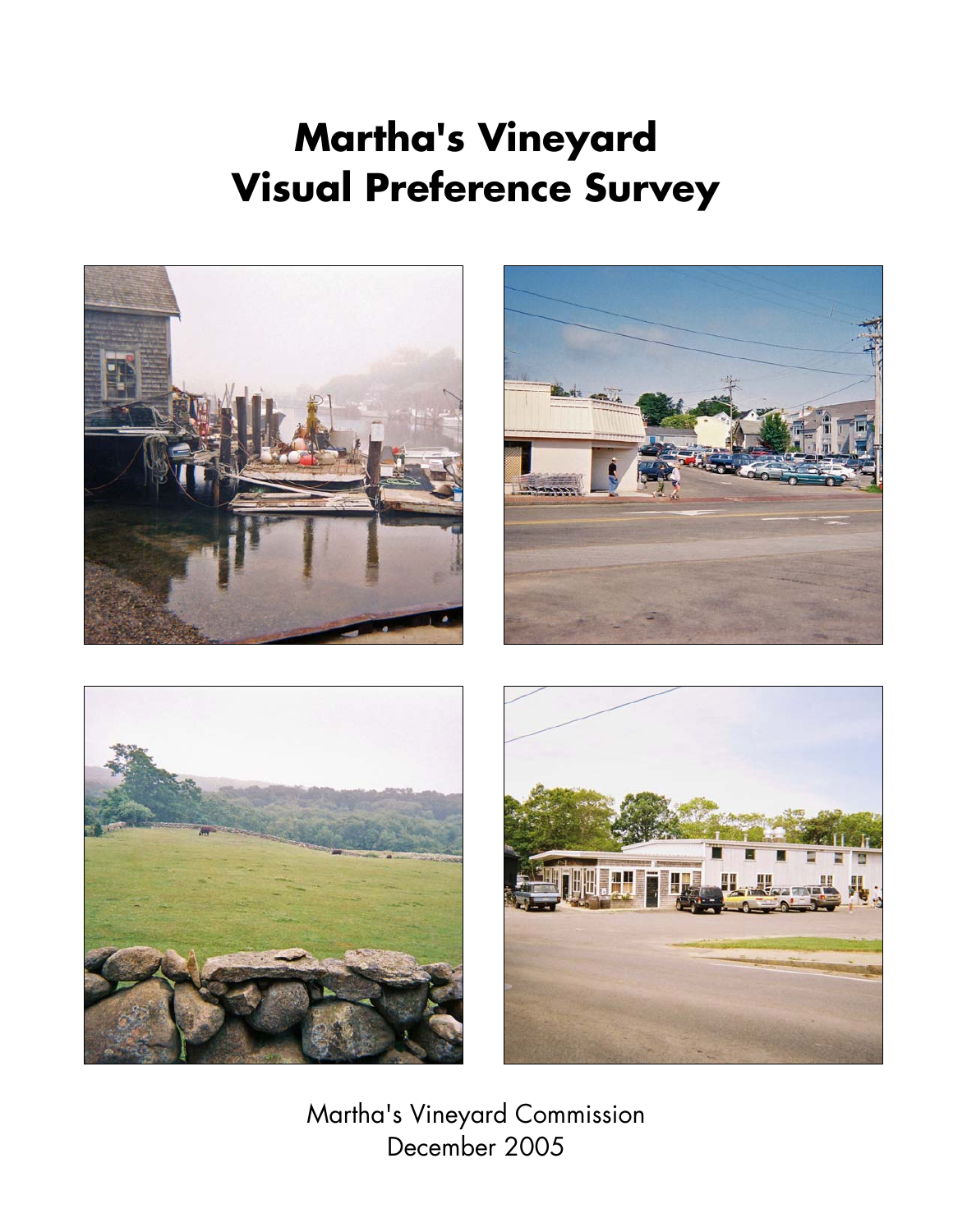### **Table of Contents**

- **1. Introduction**
- **2. Results** (
- **3. Conclusion**

### **Appendices**

- **1. List of Participants in Phase 1**
- **2. Phase 1 Questionnaire**
- **3. Phase 2 Display/Questionnaire**

Note that the Martha's Vineyard Commission is not responsible for the opinions or the information expressed by members of the public in this survey.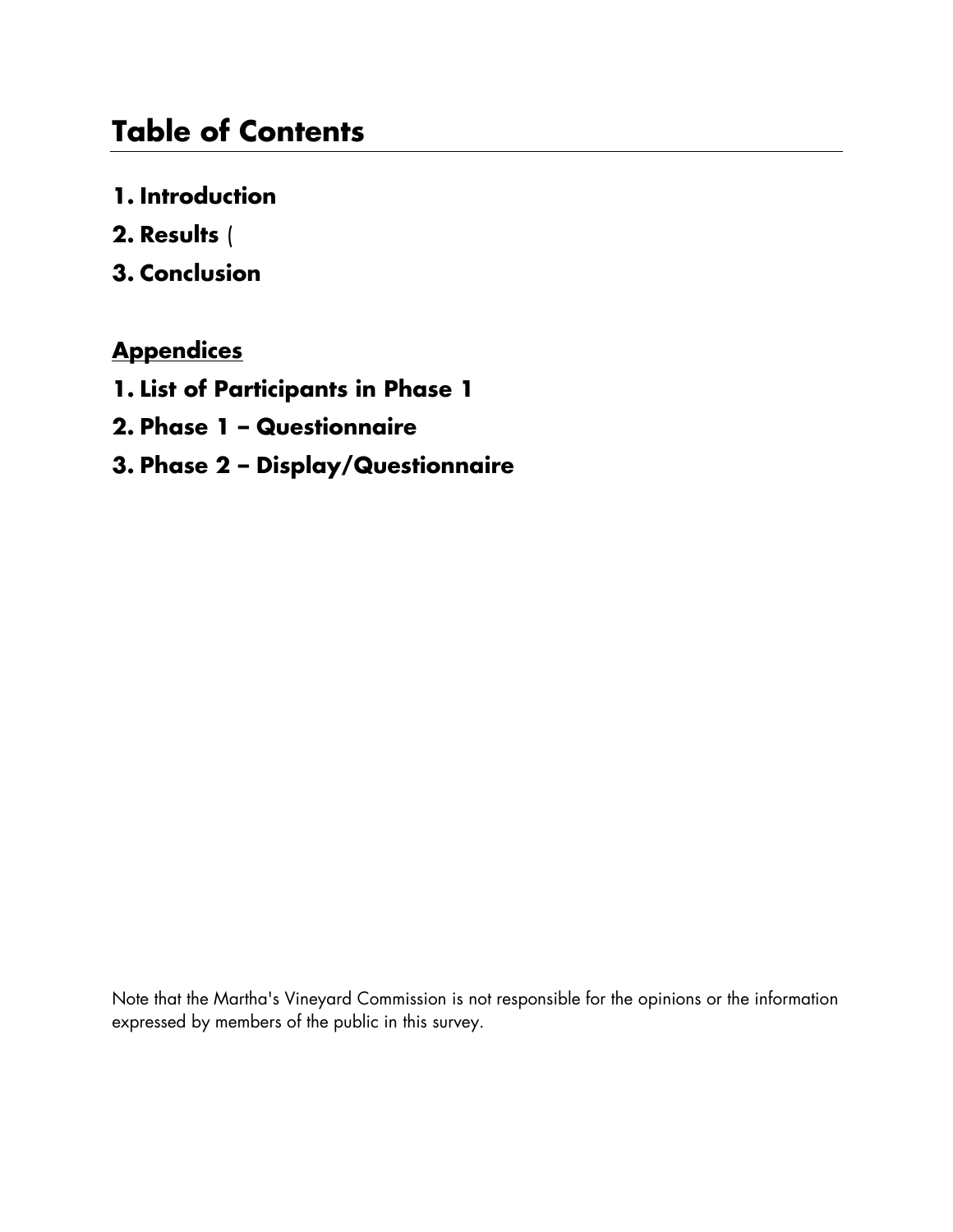## **1. Introduction**

During the summer of 2005, the Martha's Vineyard Commission conducted a Visual Preference Survey in order to identify which components of the Vineyard's environment contribute positively or negatively to the Island. This survey is part of a community-based Comprehensive Island Planning process that the Martha's Vineyard Commission is undertaking. A series of photographs of different Island features were taken by citizens and subsequently compiled into a display with questionnaire for the general public to record their reactions.

We indicated to participants that we were mainly interested in the appearance of places, buildings (new or old; residential, commercial, public, and industrial), projects, landscaping (roadway design, parking lots, scenery, fields, woods etc.), vistas, and other features on the Vineyard that can be affected by planning, zoning, and development. For example, a photo of the ocean looking out from a beach, or a photo of prominent attractions such as the Old Whaling Church or the Gay Head Cliffs were not of particular interest to this survey, either because there is little that we can do to affect their future, or because we can be reasonably assured that these features will still be there for generations to come. Obviously, this technique only deals with certain types of issues; for example; it is hard to show in a photograph how expensive a property is, or what the nitrogen-loading is in a coastal pond. Although the results were undoubtedly affected, to some extent, by the quality of the photographs of specific places, the size of the sample and the methodology suggest that the general conclusions are valid.

The survey was carried out in two phases.

- First, twenty Vineyarders were given 27-exposure disposable cameras and were requested to take photographs that responded to a series of questions and to fill out a log on which they explained their choices. Respondents included business people, selectmen, architects, artists, planning board members, authors, and students. No MVC Commissioners or staff participated. A list of people who received cameras is in appendix 1; note that their responses were anonymous and a few of these people were not able to complete their assignment.
- In the second phase, all Vineyarders permanent and seasonal residents as well as visitors – were invited to make their opinions known by participating in the survey. MVC staff selected a representative sample of the nine responses to each question in the first phase and members of the public were asked to select the photos that they felt were the best examples of responses to the questions. In addition, MVC staff added a second block of photos to focus on several specific issues.

The photos were used in a traveling exhibit displayed at the Agricultural Fair, the Steamship Authority terminal in Vineyard, Martha's Vineyard High School, and at the Martha's Vineyard Commission. In addition, a version of the exhibit was placed in all six Island libraries and was available on the Internet. This questionnaire is included in appendix 2. We received 343 usable responses in the second phase, 36% permanent residents, 40% seasonal residents, and 24% visitors. Their age distribution was: 11% under 18, 17% were 19-40, 50% were 41-60, and 22%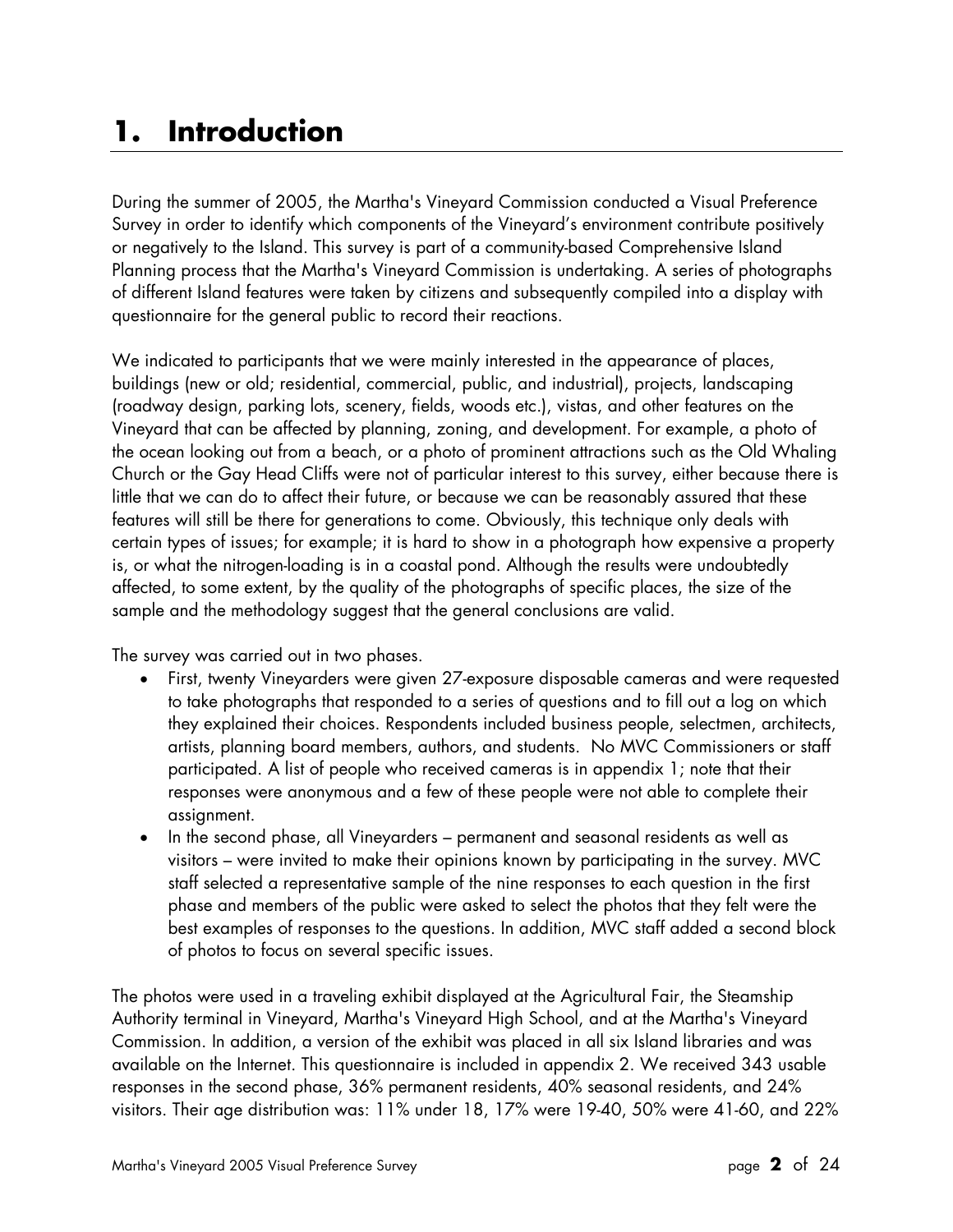were over 60. (Note that, since the photos did not have captions, it was not always clear to people in phase 2 why some of the photos in phase 1 were selected.)

This Visual Preference Survey was conceived by Mark London, Executive Director of the Martha's Vineyard Commission. Cheryl Doble, Professor in the Department of Landscape Architecture of the State University of New York provided advice on the methodology. Sam Slater, working as a part-time volunteer intern for the MVC throughout the summer, coordinated the entire effort and did most of the legwork to make it happen. Zak Steele, who was working at the MVC as a summer intern on an analysis of roadside views, did the graphics for the phase 2 exhibit.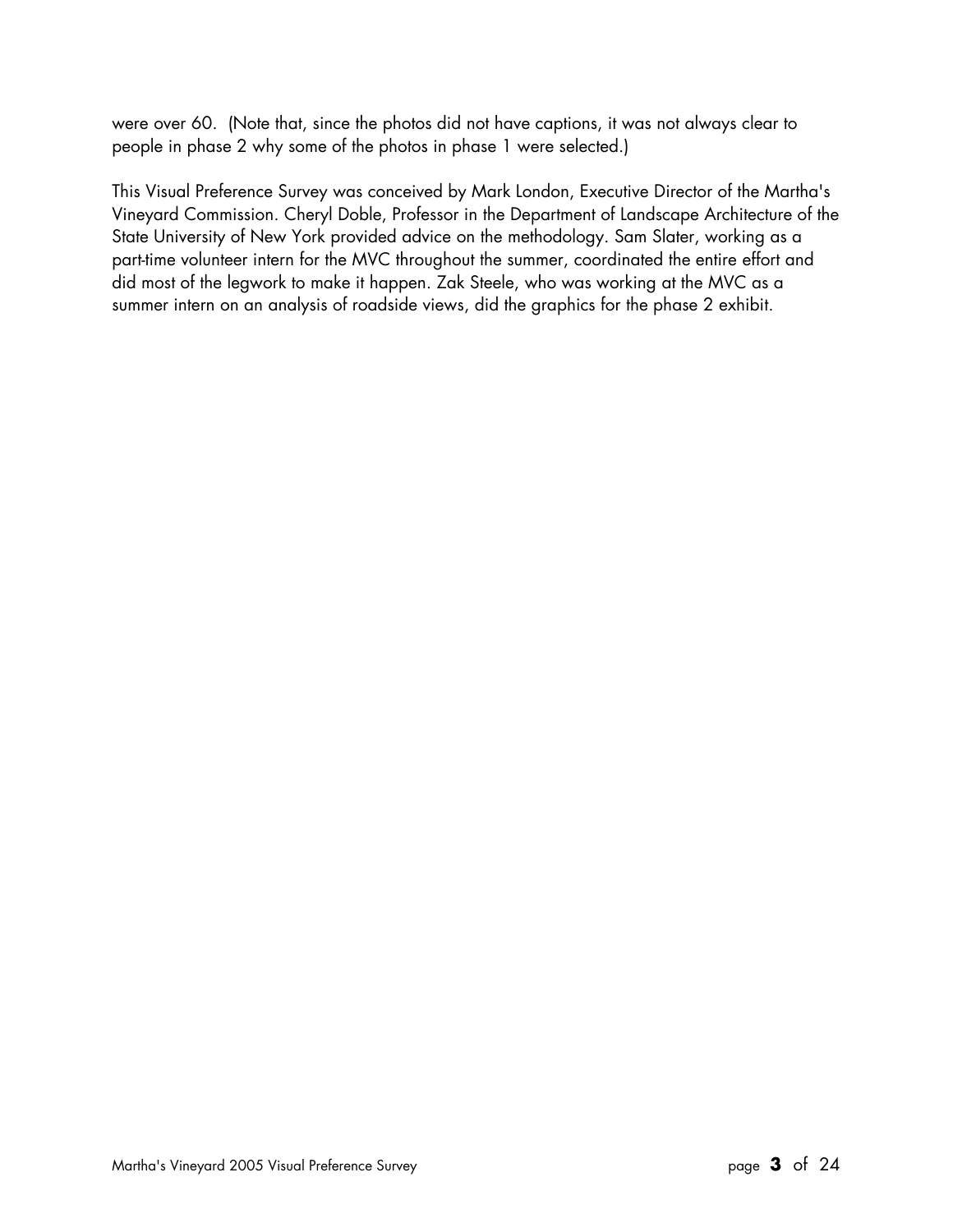## **2. Results**

In general, people liked and were most concerned about the rural character of the Vineyard, notably fields, farms, and rural roads, as well as Menemsha and other traditional buildings and areas. They cited examples of open space preservation, Island Co-Housing, and the West Tisbury Library as good models for future development. Features that people disliked but thought could be improved include the Stop-and-Shop in Vineyard Haven and the adjacent parking lot, Boch Park, also in Tisbury, and several commercial buildings with large parking lots in front. Features to be avoided include buildings out of character with their surroundings (such as the "garage" on the North Bluffs in Oak Bluffs), roadside parking and storage in front of buildings, and roadside stockade fencing. People liked clustered development, vegetation along rural roads, parking located behind or beside commercial buildings, open low fences, as well as narrow shoulders and wood guardrails along Vineyard roads

Following are the specific responses to each of the questions, including many of the comments offered by participants. The name of the specific location and town is identified in the heading when it was obvious in the photo; otherwise, a generic description is given. Please refer to appendix 3 to see the images that are being referred to. The responses are given in order of the popularity of the choice. Note that, for the first six questions, people chose three images, so the total percentage of respondents selecting images for those questions adds up to 300%.

#### **Question A: Places/features that typify "Vineyard character".**



This question sought to find out what aspects of Martha's Vineyard people felt were most important in defining the Vineyard's character. The responses in both phases were divided about equally between natural and man-made features. Also, many of the images included views of the ocean. The following were the most commonly chosen places and features.

- Menemsha Fishing Village: This was the most chosen image (chosen by 67% of the phase 2 respondents). Comments included:
	- *The character of the harbor recalls the rugged days at sea.*
	- *Fishing is a Vineyard tradition and way of life. Menemsha*

*offers one of the last ports offering free commercial access.*  If Walt Disney had decided to build a fishing harbor, he'd have built Menemsha.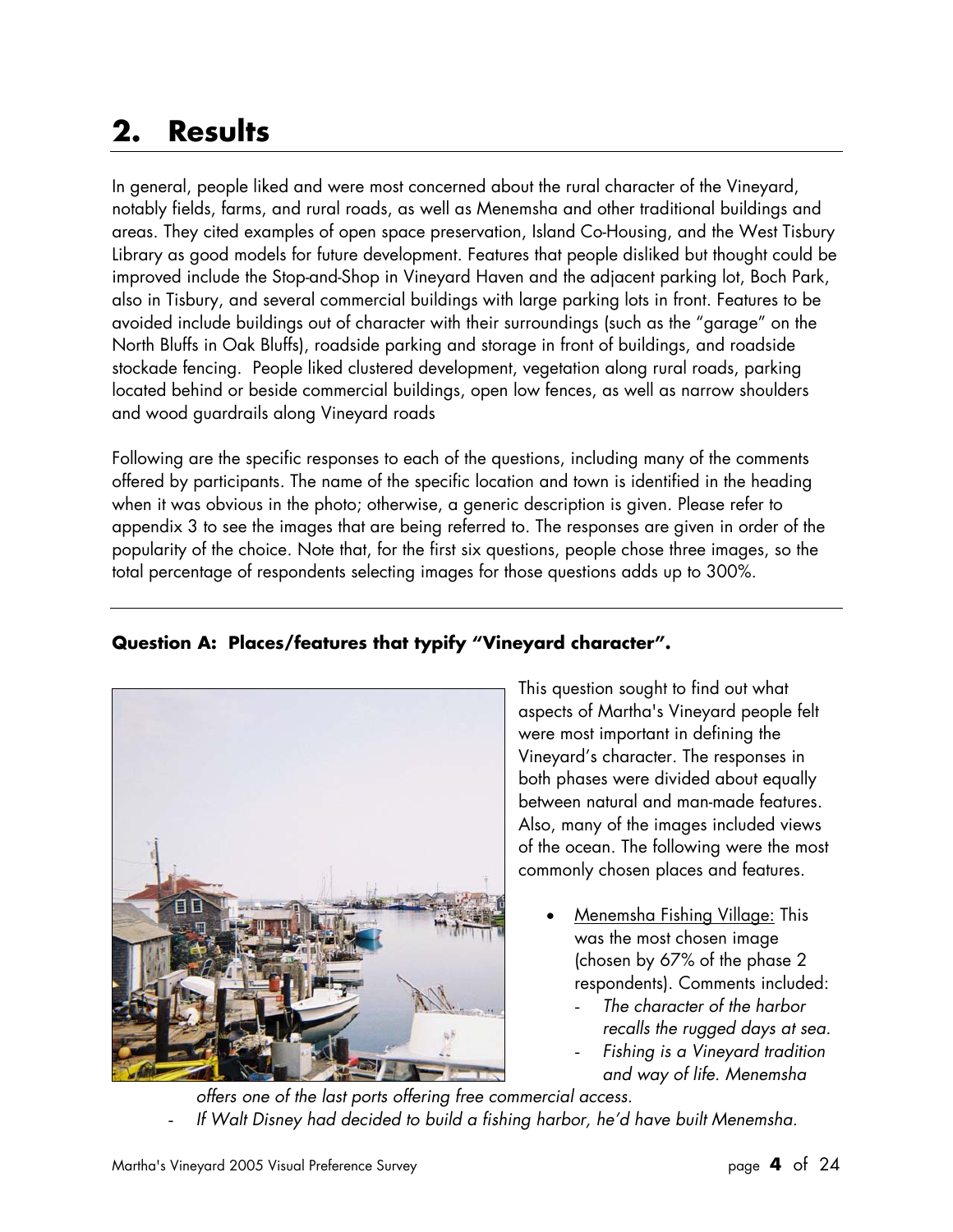- Rural Fields and Farms: There were many images of rural fields and farms in phase 1, and the two representative photos in phase  $2$  – one with a stone wall (67%) and one with a view of the ocean in the background (43%) – were chosen by large numbers of people. Comments on these and similar locations included:
	- Katama Farm *Good example of cooperative preservation project by VOLF, VCS, Town, State. Preserves Island agricultural heritage.*
	- Beetlebung Farm, Chilmark *Preserve our farms.*
	- Nip & Tuck Farm, Tisbury *Nice view of farm and animals.*
	- Tashmoo Farm, Tisbury *a beautiful old farm with many scenic views from the road.*
	- "The Ford", North Tisbury, West Tisbury *– ancient watering spot for horse-drawn carts. Unique wooden railing; delicate, accommodating.*
	- Captain Flanders Farm, Chilmark *Good vista and active farming*.
	- Thimble Farm, Tisbury *Community Supported Agriculture, a good kind of thing to perpetuate . . . community.*

#### Other Natural Areas include:

- Long Point Long Pond, West Tisbury *Classic sandplain heathlands and freshwater/brackish water oceanfront habitat. One of the best examples in the world.*
- Moshup's Trail, Aquinnah *One-of-a-kind habitat composed of maritime shrublands, wetlands, ocean front beach and woodlands; only Block Island resembles it.*
- Chappy Point, Edgartown  *preserved by Land Bank*.
- Mill Brook, West Tisbury *Classic Moraine; stream, hills, older growth forest of diverse tree species and varied habitats for deep forest birds (unlike open sandplains*)
- Owen Park, Tisbury *Beautiful, unobstructed view of water, harbor. Public concert area, recreation.*
- Methodist Campground: The next most commonly chosen place was the Oak Bluffs Gingerbread Cottages (42%).
	- *The essence of the Vineyard*.
	- *The "Pink Doll House" typifies Vineyard character.*
- Harbors: The Vineyard's various harbors (chosen by 24%) typify the Island's relation with the sea.
	- Vineyard Haven *Home of the Island's most beautiful sailboats, particularly its many schooners.*
	- Edgartown Harbor *Essential uses and vistas*
	- Harbor, Oak Bluffs *View of harbor from sunset hill, harbor views are vintage*
- Rural Road: Tree-canopied rural roads (chosen by 22%) are the way most people experience the rural parts of the Island. Comments included
	- *Island roads district. Tree canopy protection.*
	- *White cement "hazard" posts give rural character and lend as sense of continuity. Look great with green foliage.*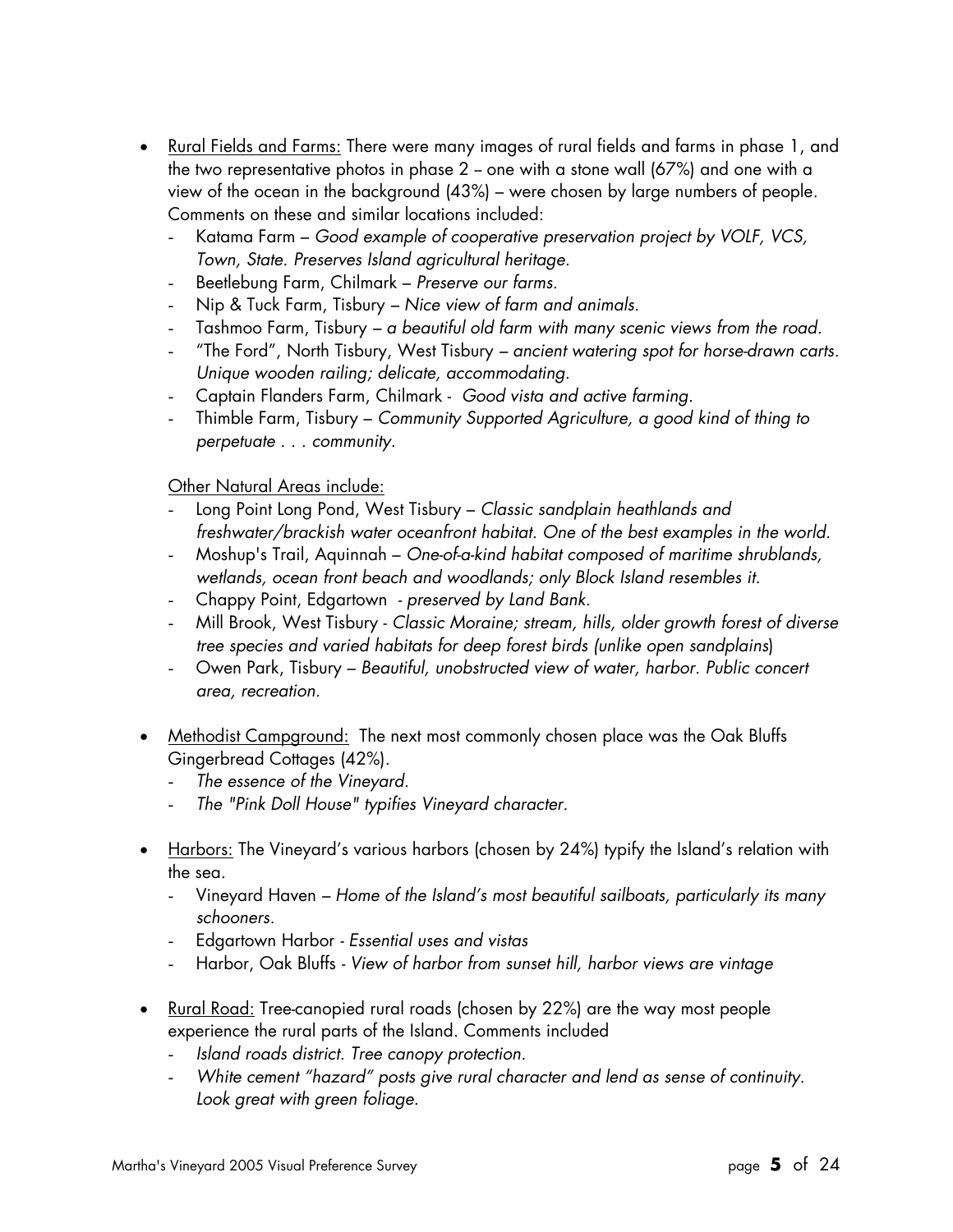- Dirt road east of Main St., Vineyard Haven *Hidden passageway. Rural character in town. Local knowledge of shortcut to post office, etc.*
- Traditional Roadside House: The rural roads are punctuated by historic farmhouses (chosen by 18%).
	- Similar house at Beetlebung Corner, Chilmark -- *Beautiful classical New England architecture.*
- Specific Traditional Buildings
	- Flying Horses, Oak Bluffs (chosen by 13%),
	- Strand Theater, Oak Bluffs (chosen by 4%) *A landmark*
	- North Bluffs Restrooms, Oak Bluffs *Institutions and municipalities must protect historic structures.*
	- Oak Bluffs Shop *Old historic structure. Traces of past disappearing. Encourage preservation.*
	- Artcliff Diner, Tisbury *Good thriving local business.*
	- 536 Main, Tisbury
	- Main Street across from the West Chop lighthouse
	- Morning Glory Farmstand *One of my personal favorites.*
	- Katama General Store *Represents the rural character of Katama, so close to Edgartown.*
	- Alleys, West Tisbury *Thriving, small local business.*

#### **Question B: Places/features that you like, and that might be changed for the worse or gone in a decade or generation if something is not done to protect them.**



This question sought to identify cherished places and features that were in need of protective measures. Again, the responses were about evenly divided between natural and man-made areas. The most commonly chosen places and features were the following.

• Rural Fields and Natural Areas: The feature that people identified as positive but needing protection were rural fields. An image of a field with a stone wall in front and the ocean in the background was, by far, the most popular feature (79%) and a somewhat similar shot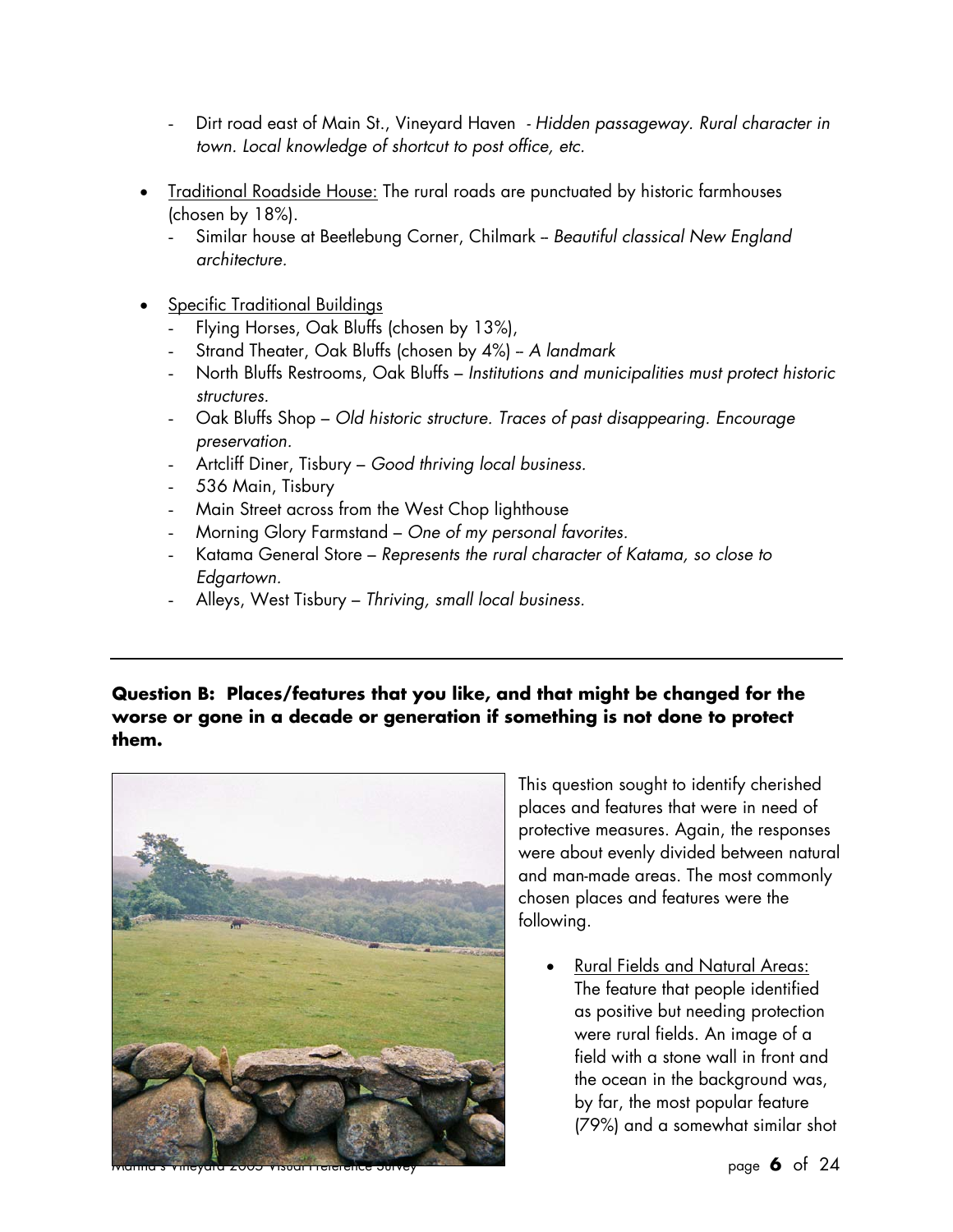was also very popular (52%). Comments about these and similar photos included:

- Quitsa Overlook *Needs vegetation trimmed to protect view*.
- Viewshed, backside MV Shipyard *Harbor & barrier beach with functional metal and wood industrial structures - unique combination - defining landscape*.
- West Tisbury Edg. Road *The stretch of road from entrance to Boldwater to Barnes Rd. is virtually building free and beautiful.*
- Middle Road *Save the farms*.
- North Road near Capt. Flanders, Chilmark *preserve these kind of vineyard views*
- Squibnocket Road, Chilmark *Open space and vistas*
- State Road, Chilmark *Quitsa Pond is a bygone relic to be treasured*
- Edgartown *This vegetation must be maintained and protected*.
- Edg. West Tisbury Rd. *Farm fields along Edg. West Tisbury Road beautiful any time of year.*
- John Mackenty's Property in Edgartown *100+ acres of sandplain habitat on shores of Edgartown Great Pond*
- Lighthouse Beach, Edgartown *Beaches should be open to everyone, but more and more of them are being closed to the public*.
- Pohogonot, Edgartown *Several hundred acres of sandplain habitat, southshore*
- Wintucket Ave., Edgartown *Pond shorelines need protections all ponds should be DCPC's. I have watched the development of Edg. Great Pond for 35 years. Some protections are in place but not enough*.
- Nip n Tuck, West Tisbury *preservation of farms needed to keep MV alive*
- State Road W.T., Field across from Ag Hall and Janes Fairway *Hay Field, Example of Both Vista and Working Farm, Concern that development pressures will result in house lots*
- Tsissa Point Jones Property *200+ Acres of prime sandplain habitat on Tisbury Great Pond*
- State Road fork at Old County, West Tisbury *I love these woods along State Road in West Tisbury and am greatly concerned about their protection as sprawl creeps towards here. Please protect this open space. We need to be vigilant*.
- Whipporwill Farm *Need to preserve farms and farmland from development*
- Lots on Edgartown Great Pond *A small but open blight on shoreline. [Nearby is] a lot up for sale with house coming; what will become of this beautiful natural place?*
- Menemsha Fishing Village: The next most commonly chosen image was Menemsha (54%). Comments included:
	- *These shacks are getting decrepit but their preservation is essential to Vineyard Character. I know they are privately owned. God forbid they turn into T-Shirt Shops. This is truly a high priority.*
	- *Simple commercial fishing port. Buildings and businesses are for or in support of fishing. No motel/hotel. No restaurant.*
	- *Head of the harbor This used to be a beach where we played with boats. Then was filled and is the last open lot on Menemsha harbor. This should be a public park. In the past many artists used to paint and have art classes there. Owner is slowly closing off.*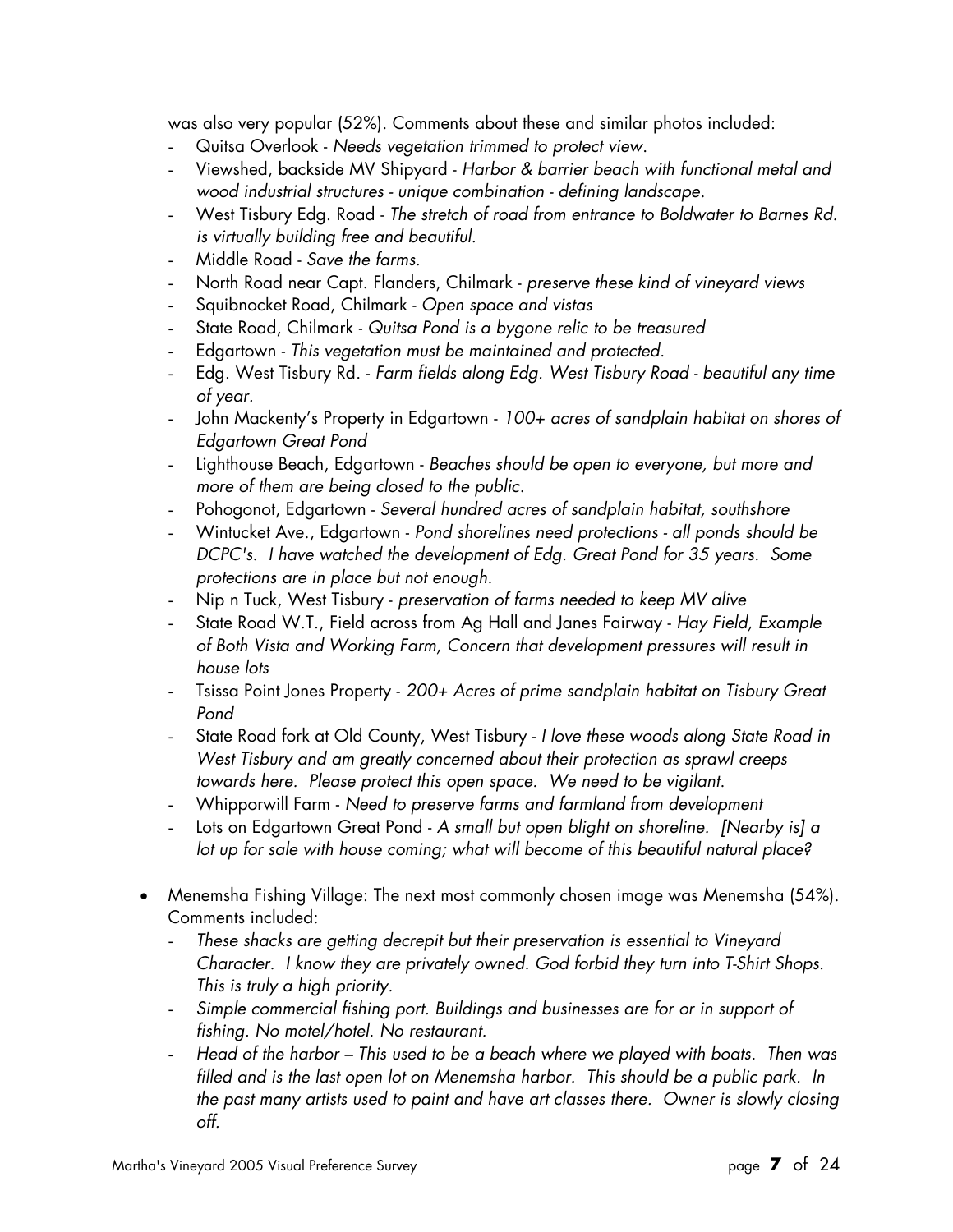- Tashmoo Overlook View: The view of the ocean that terminates the vista at the Tashmoo Overlook (35%) was also identified as needing protection. A comment was:
	- *The incursion of vegetation is closing off the view.*
- Stone Wall, Chilmark: Many people (25%) felt that the stone walls need protection. [Note: in fact, stone walls within the Island Roads District of Critical Planning Concern, including most major roads, are protected.]
- Wooded Road: The tree-canopied rural road (chosen by 18%) might have been chosen out of general concern for this kind of road, or some might have realized that parts of this particular location at the intersection of Old County Road and State Road in West Tisbury are privately owned although the entire western side has been protected by the Land Bank since 2003.
	- West Tisbury Edgartown Road *The stretch of road from entrance to Boldwater to Barnes Rd. is virtually building free and beautiful.*
	- Middle Road Tea Lane *Intersection is old town center; should be preserved as is.*
	- Meetinghouse Way *Last major dirt highway needs preservation*.
	- Lambert's Cove Road *county road vistas, stone walls, open fields, road districts*.
- <u>Boch Park, Tisbury: T</u>his view of the ocean from Beach Road (chosen by 18%) could be threatened by development on this site
	- *Should serve as a major public space.*
	- *Beautiful open area providing view of harbor in an area that now has sewer and is a potential growth area.*
- Traditional Buildings, Oak Bluffs: There was concern that several traditional Victorian buildings (chosen by 9% each) are not legally protected.
	- Corner East Chop Drive and Brewster Ave *wonderful Victorian summer cottage- no protection whatsoever, Demo Deeds can put off, but cannot stop demolition*
	- Corner NY Ave and Tehmehegam *The Smith House is similar to one that was torn down in order to build the MV Hospital.*
	- Corner NY Ave and Towanticut *Was originally part of the Oak Bluffs Club founded in 1886 on Ocean Ave. Was cut in half and moved to New York Ave around 1900*
	- East Chop Drive about 100 yards north of beach club *wonderful Victorian summer cottage. No protection whatsoever. Demo Deeds can put off, but cannot stop demolition.*
	- Humphrey's Big Dipper *Has become a kind of funky Victorian building over the years, but fits with the current feeling of downtown*
	- Island Theatre *A landmark.*
	- Nashua House; Corner of Kennebek and Park *Is in B1 Zone. Not Historic District. No restrictions on charges. Demolition delay by-law only delays.*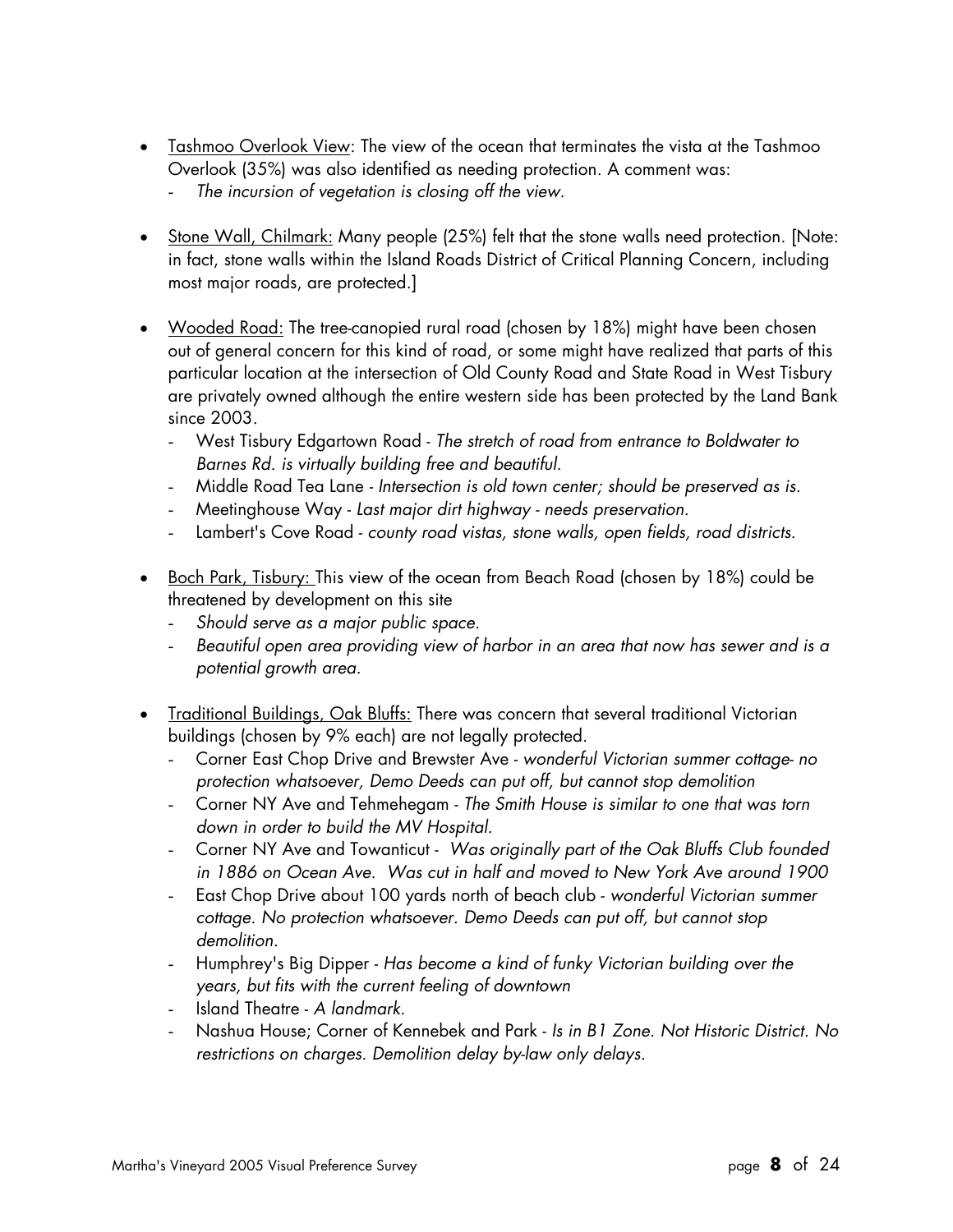#### **Question C: Places/features that you like, and are a good model for future development on the Vineyard.**



This question aimed to identify what kind of development should be promoted in future planning and zoning. We were hoping to get a large variety of examples of developments that people felt were especially appropriate for the Vineyard. However, people mostly picked natural areas with no development. Those areas with buildings generally had heavy natural vegetation.

- Open Field: The popularity of this view of an open field with the ocean in the background (chosen by 54%) conforms to the responses to the first two questions.
	- Keith Farm, from Middle Road –

*Vineyard Open Land Foundation project - 48 acres open space - limited development plus protects magnificent roadside view.*

- Nat's Farm *VOLF project roadside view limited development plus 56 preserved acres*
- Howland Property, State Road  *75 acres open space & limited development also protects 3,000 feet along Squibnocket Pond, Aquinnah & Chilmark*
- Flanders Farm, North Rd./crossroad *Farming, clear vistas visible from 2 roads great job.*
- Sweetened Water *VOLF Project limited development 35 protected acres roadside view of rolling fields*
- Old County Road. Sheriff's Meadow Property, West Tisbury *A good modelpreserving open space, roadside vistas, and good habitat*
- West Tisbury Library: This photo (chosen by 46%) shows a pedestrian walkway lined with vegetation and leading to the wood-shingled building. It is the only photo in the top five that has a building in it.
	- *A nice looking, modest building design. Nice parking lot- unpaved, nice landscaping, nice lighting. I know some qualms [have been expressed] with these aspects, but it is a good effort for planning and design.*
- West Tisbury Walkway and Cronigs Landscaping: This photo (chosen by 42%) shows the pedestrian walkways recently constructed along State Road in West Tisbury and also includes the indigenous landscaping in front of the Cronigs Up-Island market.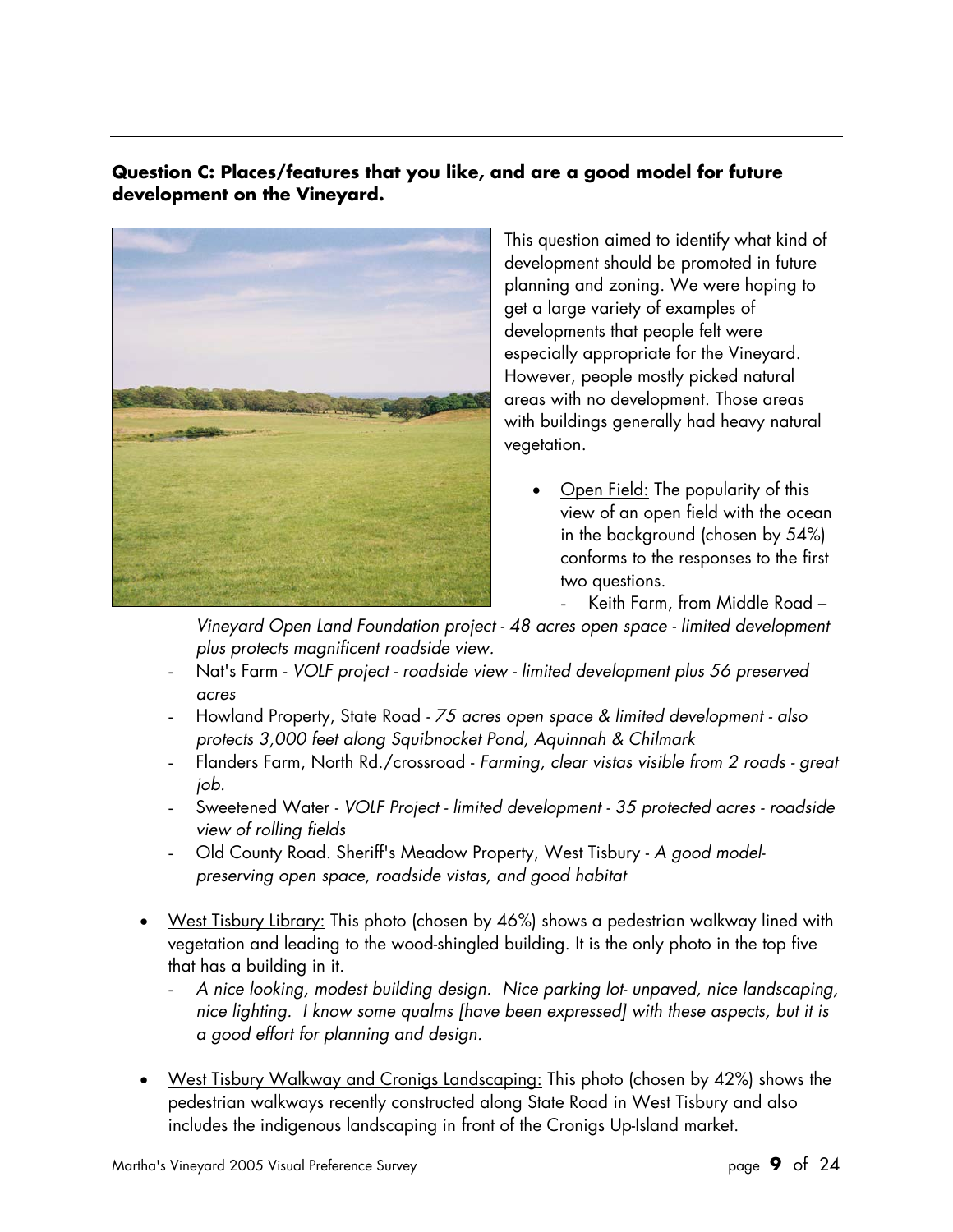- *Native plants, attractive plan, barrier from road, well maintained.*
- Wooded Road, West Tisbury: This photo (chosen by 36%) shows a typical heavily wooded road, in this case, State Road. It also includes the wooden bridge in the background, though there is no way of knowing how important the bridge was in people's selection.
- Wooded Dirt Road: This photo (chosen by 35%) is similar to the previous one, except that this is a dirt road.
	- *Dirt road allows permeation large lots buffered by native vegetation small varied house styles using natural wood exterior - dirt road - Vineyard character especially up Island in rural areas.*
- Campground, Oak Bluffs: The Methodist Campground (chosen by 27%) is the most popular choice that includes more than one building.
	- Campgrounds *Quiet, attractive, dense housing; lots of native trees and canopy cover, near town and beach*
	- Highland*s Quiet, older homes, dense, small parks, native vegetation, near town and beach and ethnically diverse*
	- Nashawena *In-town feel of small lots feel larger because of park in middle of boulevard feel. Last block by Circuit Avenue needs second lane installed and paved.*
- Island Co-Housing, West Tisbury: This is the most highly rated image (chosen by 26%) of recent development that includes more than one building.
	- Co-Housing *a good example of good development pattern.*
- Traditional Roadside House: This photo (chosen by 21%) shows a traditional house by the road.
	- *The Allen's house an excellent example of a beautiful home with a lot of character.*
- Infill Commercial Building, Main Street, Vineyard Haven: The reconstruction of the Pacific Cotton building (chosen by 13%) is an example of an infill building that harmonizes with the neighboring buildings.
	- *Excellent mixed-use infill commercial building.*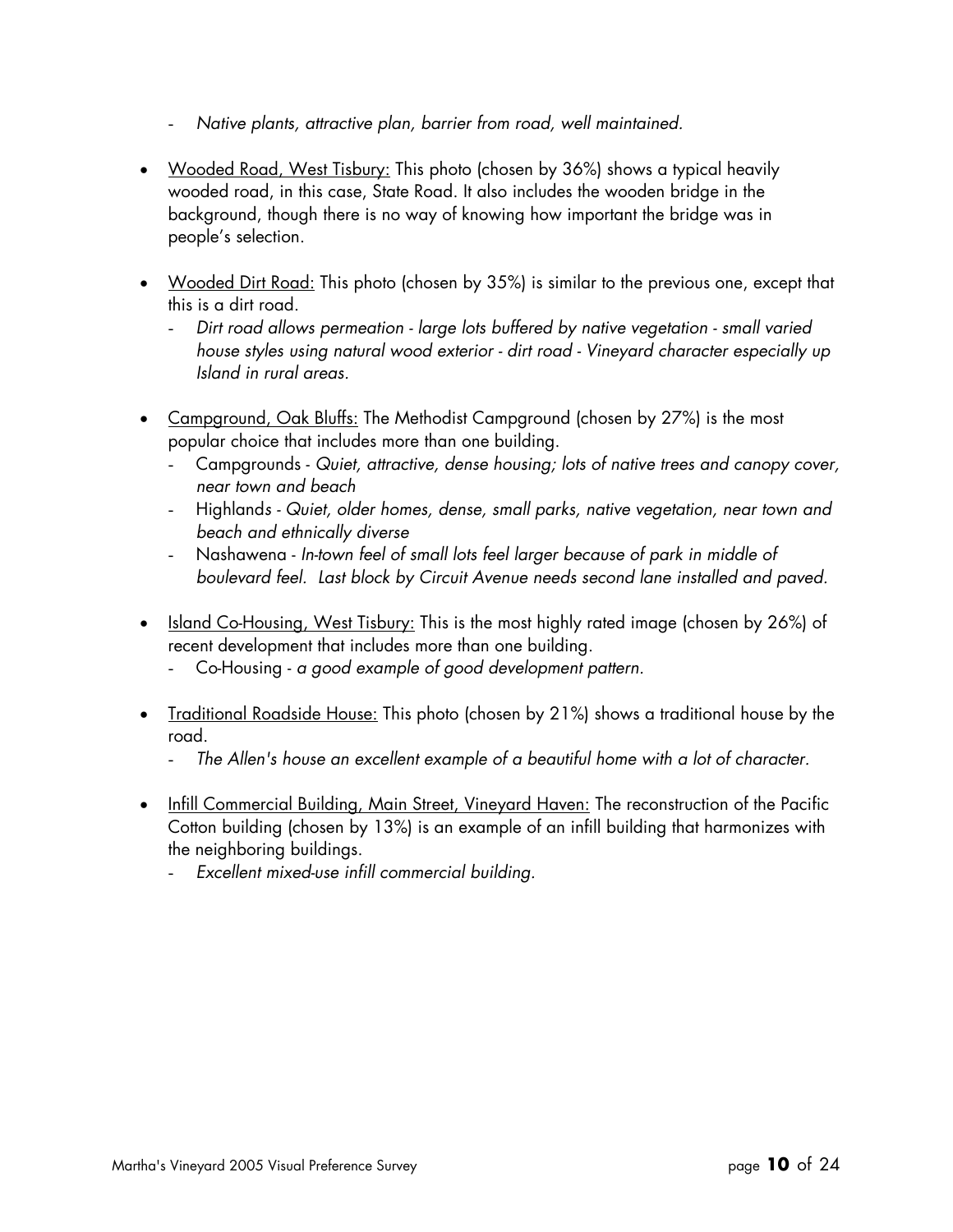#### **Question D: Places/features that you dislike, but that you think could be remedied if addressed.**



The results of this question can suggest specific measures that could be carried out to deal with some of the problem areas.

- Stop-and-Shop and Town Parking Lot, Tisbury: By far, the place most chosen (78%) that people disliked but felt could be improved was the parking lot and grocery store opposite the Steamship Authority terminal, at the main year-round entrance to the Island.
	- *Unspeakable. In a class by itself.*
	- *Remove or improve vista obstructions.*
- Commercial Building, Upper State Road, Tisbury: This building (chosen by 46%) typifies some of the development on Upper State Road, with parking in front and no landscaping.
	- *This commercial area is poorly planned. Barnes Trucking is a kind of landmark. Everything else is a mish mash.*
- Boch Park, Tisbury: This building and waterfront lot (chosen by 46%), located near Five Corners, has been vacant for many years.
	- *Speaks for itself*
	- *Boch Park- is an eyesore that could be a productive community asset.*
- Middletown, West Tisbury: The large parking lot in front of the Cronigs Up-Island market was chosen by almost a third of respondents (31%). [Note that the high quality of the landscaping along the road had also been chosen as a positive feature.]
	- *Pull-up parking and porch good, but setback from State Road too great, too suburban. Bring parking to street edge for biz district feel & for social interaction; this will slow traffic, too.*
	- Parking issue and issue of parking in view of roadside; good screening at W.T. post *office.*
- Clear-Cut Area: This photo shows an area which has just had its vegetation cleared (chosen by 30%).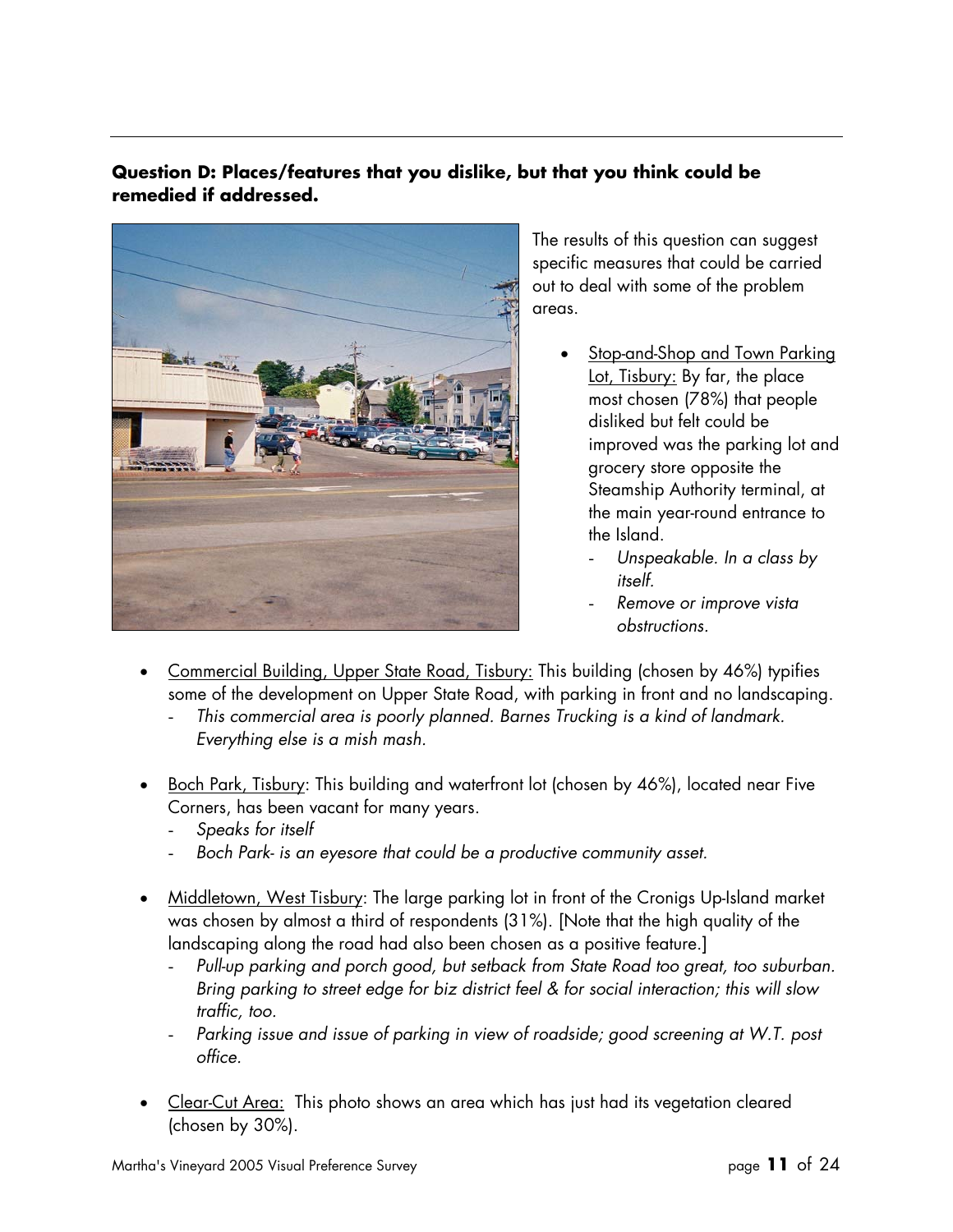- *Barnes Rd cutting trees in spite and left as vacant field.*
- Tashmoo Overlook, Tisbury: This overlook (chosen by 26%) was rebuilt several years ago resulting in four lanes of asphalt, elimination of vegetation, and use of a standard steel guardrail.
- Island Mini-Putt: (chosen by 18%)
	- *Theme-park overdone. We could have the same activity with less of a carnival atmosphere*
- Bank, Tisbury: Edgartown Vineyard Haven Road, (chosen by 16%)
	- *Excessive tree clearing when the Bank took over the property. Exposed power plant and industrial buildings to main road.*
- House with parking in front: (chosen by 6%)
	- *Entire front yard is demolished.*

#### **Question E: Other places/features you dislike, which even if they can't be remedied, at least shouldn't be repeated with future development on the Vineyard.**



This question aimed to identify what kind of development should be avoided in future planning and zoning. The results indicate that people would like to avoid buildings out of scale with their surroundings, roadside stockade fences, highly visible parking and storage areas, and further limits on public access.

• North Bluffs "Garage", Oak Bluffs: The survey was conducted in the midst of a controversy about the construction of a three-story structure in the historic North Bluff neighborhood of Oak Bluffs, which had only received a building permit for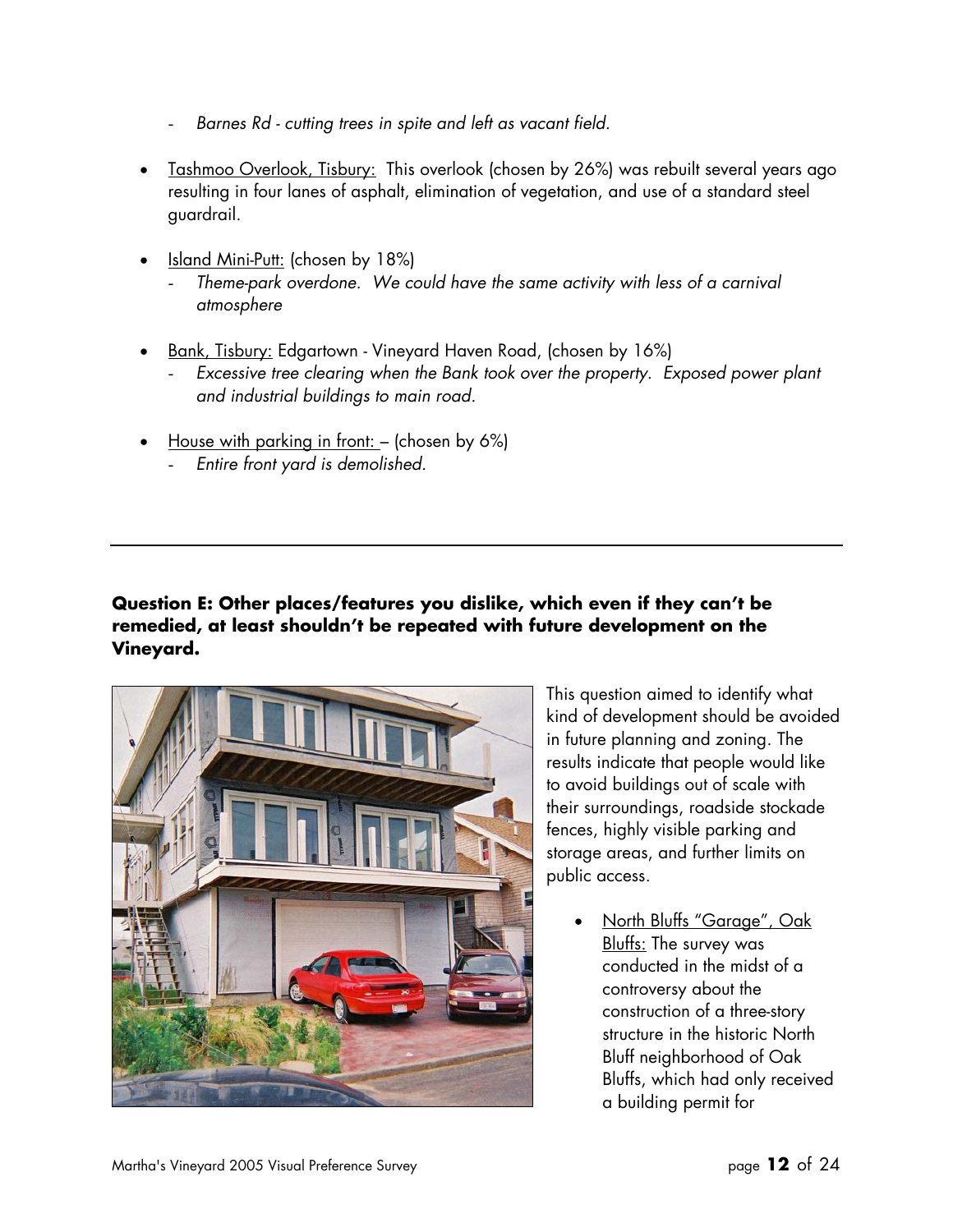replacement of an existing garage. It would appear that a large number of people (73%) felt that this structure was out of scale with its neighborhood.

- *Garage on Pizza Hill a gargantuan offense to the area.*
- Stockade Fence: The next highest feature to avoid is stockade fences along the roadside (chosen by 55%).
	- *Proliferation of stockade fences along state road in Edgartown.*
	- *Long stockade fence; is this going to stay? Very nasty trend.*
- Home With Open Parking and Storage: This example of a home with a large parking and storage area next to the road was also chosen by more than half the respondents (55%).
	- *Demolished front yard, used for storage of vehicles.*
	- *Junk in front yard; landscape destroyed.*
	- *… an example of what should not be allowed. Derelict boats and equipment left to rot and fall apart in a high visible, high traffic area. Mars natural beauty and leaves sharp steal frames that can hurt someone*.
- Triangle, Edgartown: The photo of the Triangle emphasizing the vast parking lot with little vegetation was chosen by more than a third of respondents (34%).
	- *Sea of pavement, no trees, no landscaping. I remember when this went in; a real travesty. Even as a teenager I was horrified.*
- Oak Bluffs Fire Department: The photo of the Oak Bluffs Fire Department building, chosen by a quarter of respondents (25%) also emphasized the large parking lot, highly visible from two main roads.
- "Private" Road: The key feature of this photo of a road (chosen by 21%) was the sign that said "Private Way: Owners and Guests Only".
	- There are 251 "Posted" signs on North Road going west from North Tisbury. I don't *like any of them.*
- Large Houses: These three large houses in Edgartown, 20%.
	- *Building out of scale poor placement on lot angled- commercial over-regulated residential not regulated - plan pretends to be old town center -B2 regs. If want to create new town center need to reduce setbacks and put parking on street and bring buildings to street edge.*
- Commercial Development, West Tisbury: This building is at an odd angle to the road and has a large parking area at the front (13%).
- House With Open Area: 3%.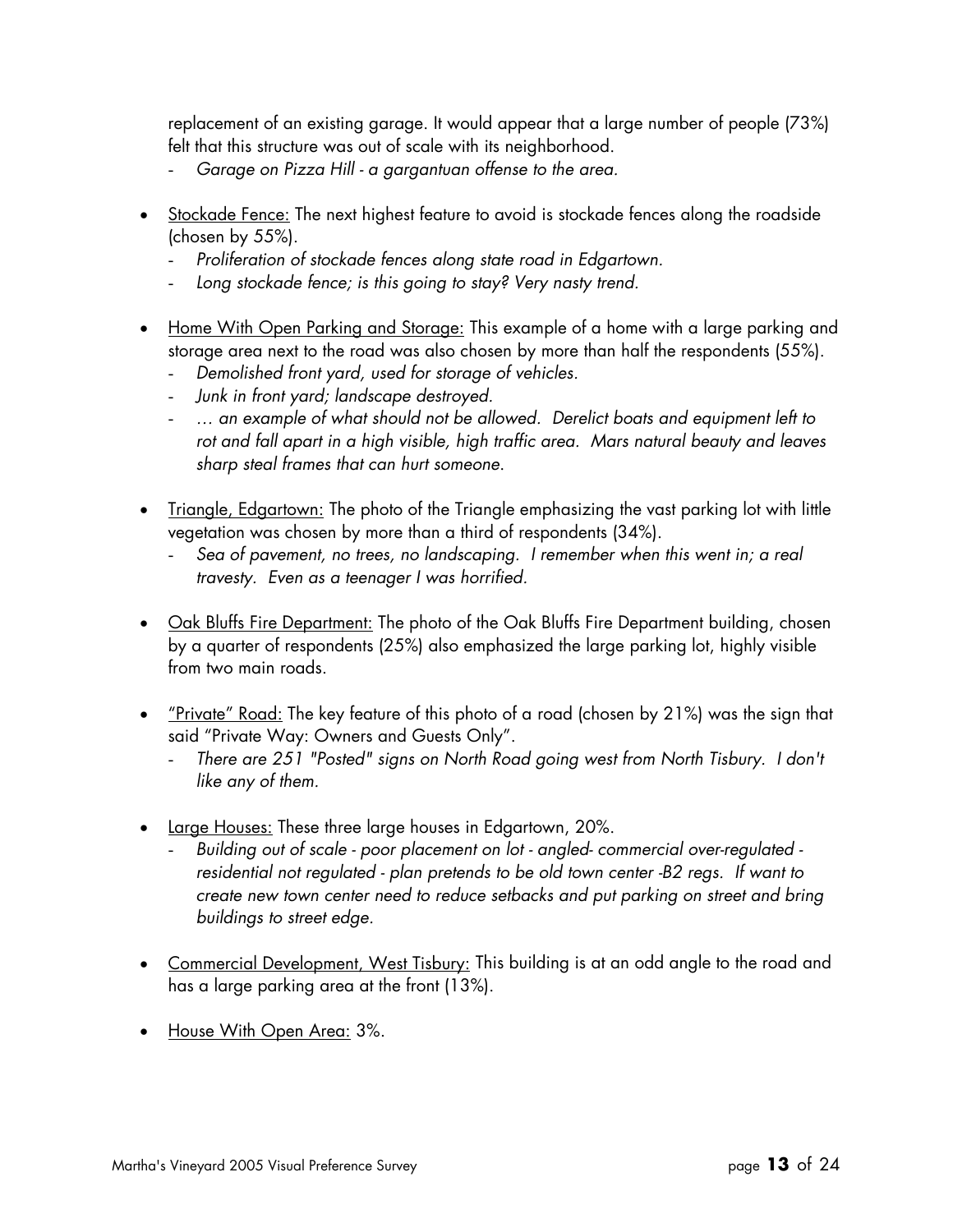#### **Question F: Buildings that are out of place with their context.**



This question is a variation of the previous two questions, but focused particularly on the issue of buildings integrating with their context. Most of the selections were newer commercial buildings on the outskirts of towns or in town, and almost all were in the Tisbury and Oak Bluffs. Many of them had parking areas in front of the buildings. There were also several examples of large houses that were felt to be out of scale with their natural surroundings.

• Black Dog, Upper State Road, Tisbury: This area was identified by many people in phase 1 of the study. The image used in the phase 2 study was chosen by almost twothirds of the people (62%).

Comments about this and similar buildings include:

- *Ugly, out of context building*
- *Bad commercial project, bad design, another State Road mistake*
- *Railroad car nightmare*
- *Shirley's is a great business, which I respect, but the metal industrial building does not fit in.*
- North Bluffs "Garage", Oak Bluffs: This choice for an out-of-context building tied with the next image (62%).
	- *The infamous 3-story garage. Building and health codes are routinely ignored or erratically applied.*
- Shell Station, Tisbury: This highly prominent gas station (chosen by 54%) blocks a significant view of the water. It had recently been repainted in bright colors.
	- *Building deliberately rejects its context to display the oil company logo colors.*
- Large House in Open Area: This image (chosen by 32%) typified the phenomenon of building so-called McMansions in highly visible areas.
	- *Plunking these big new houses in the middle of pastures. Looks like Long Island. Farmland needs protection.*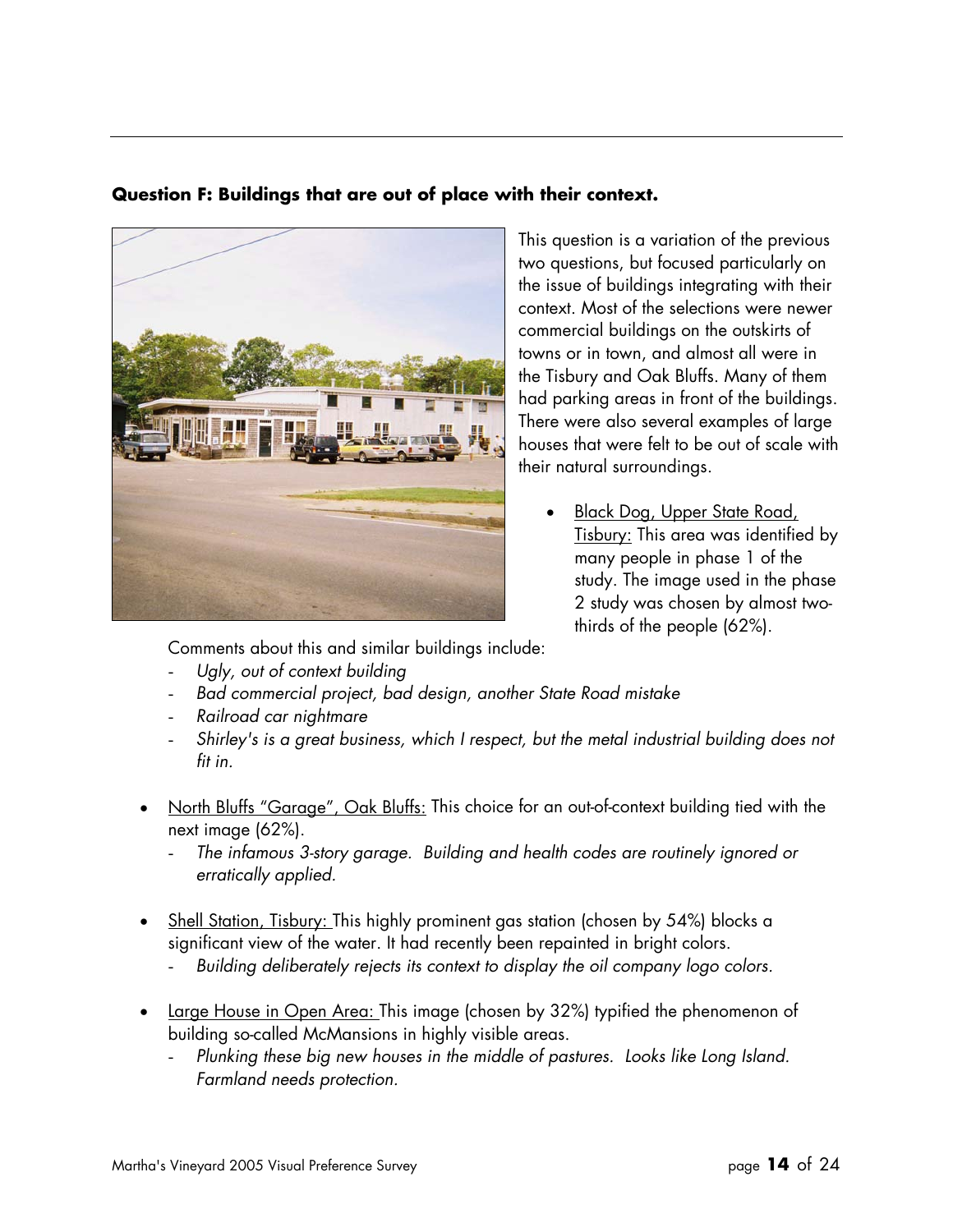- *[The owner] had this entire lot of frost bottom ecosystem cleared and put up this big monster. The growth is now 2 yrs. old. Still scant. All frost bottom land should have some protection.*
- *"If I had it to do again, I'd build it bigger." Ernie Boch*
- *Building [is] grandiose, out of proportion with landscape, and in fragile habitat*
- *High house on flat land, grandiose, Hampton-esque*
- Seaview, Oak Bluffs: This large condominium (chosen by 29%) in a prominent location replaced an historic hotel in a neighborhood of smaller homes.
- Nancy's Restaurant, Oak Bluffs: This large and highly visible building (chosen by 21%) was recently enlarged in a style of architecture that bears little relation to its surroundings.
- Oak Bluffs Old Town Hall: This building (chosen by 19%), surrounded by parking, is one of the first things that visitors see when they arrive by ferry in Oak Bluffs. Its public disfavor may have been influenced by the fact that it has a reputation for being a "sick" building.
- Tashmoo Insurance Building: This building (chosen by 11%) has a blank façade facing State Road and blocks the view of a traditional house to the rear.
	- *Ugly, out of context building.*
- Bank, Tisbury: This relatively new building (chosen by 10%) is set behind a parking area and has a prominent drive-through on the side.
- Other Buildings

-

- Atlantic Connection, Oak Bluffs *The Atlantic Connection Club is a building out of context*.
- Post Office, Oak Bluffs *The Post Office is out of context.*
- Oceanview Restaurant, Oak Bluffs *Totally out of character architecturally style great visibility.*
- Library, Oak Bluffs *New Library is a grotesque size in a compressed area*
- N-Star *Promote energy plan for sustainability, renewables, independence.*

#### **Question G: In rural areas, what is the best pattern of development?**

With this question, people were presented with two possible theoretical approaches to the development of a rural area. The vast majority (78%) chose the illustration of clustered development in which houses were concentrated in limited areas, keeping most of the fields open and undeveloped. Fewer than a quarter (22%) chose traditional, large-lot development in which the houses were spread across all the available land.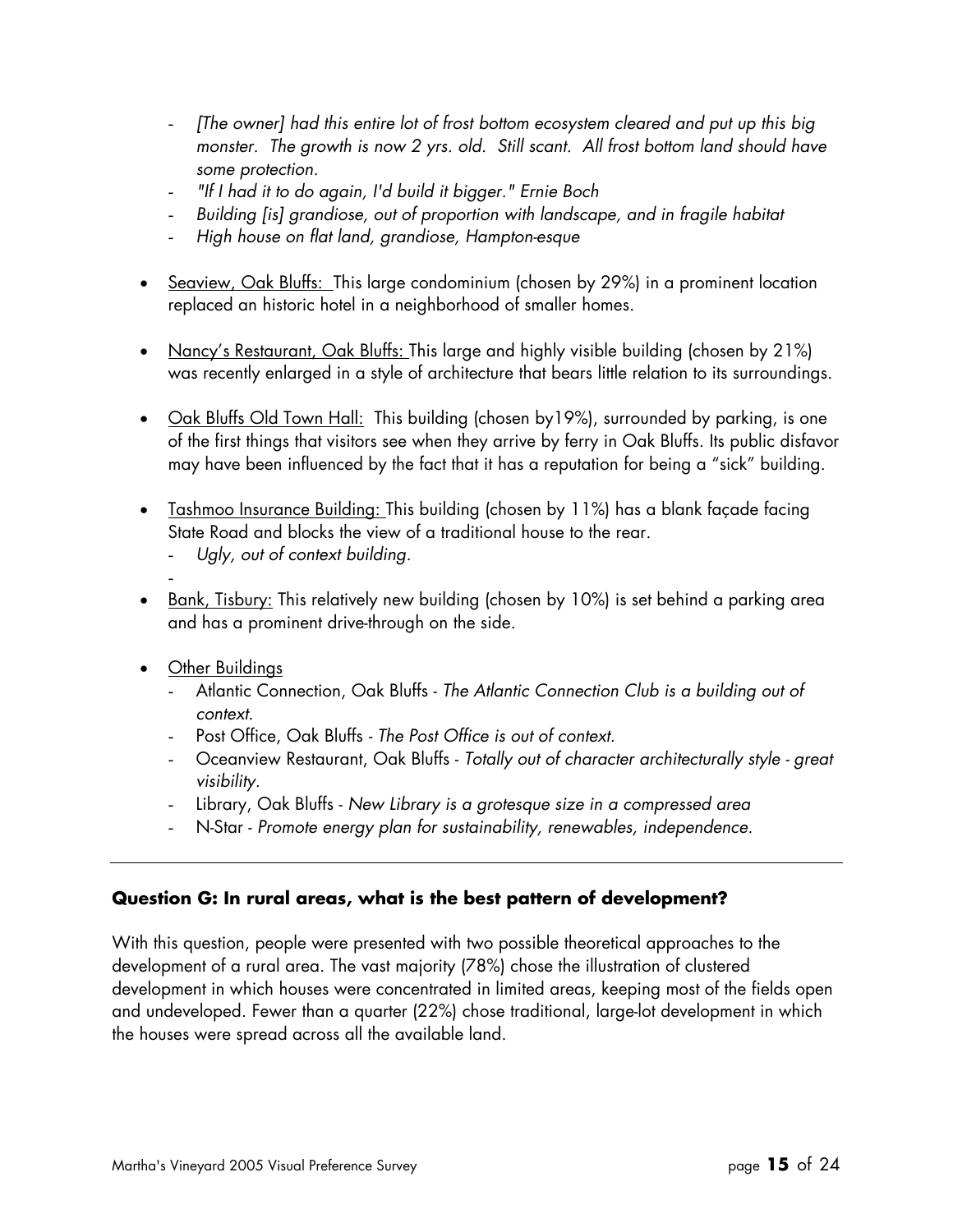#### **Question H: With commercial development, where should parking be located?**

This question focused on the trade-off between two objectives, the aesthetics of not having parking areas between the road and stores, and the convenience of having the off-street parking easily accessible in front of stores. Virtually everyone (94%) thought that the parking should not be at the front. Most people thought that it should be in the back (78%) and some thought that it should be at the side (15%).

#### **Question I: In rural areas, what kind of landscaping is generally most appropriate along the road in front of a house?**

The vast majority of people (97%) felt that it was inappropriate to have an open lawn with little vegetation in front of a house facing a road. Opinions were about evenly split between the options that had some openness in front (50%) and the one that had vegetation so heavy as to completely screen the house (47%). The choice may have been influenced by the choice of illustrations, which did not include any open area to the sides or rear of the building; the option with a lawn in front was the only one that offered any open area for the homeowner's.

#### **Question J: In rural areas, what kind of fencing is generally most appropriate along the road?**

People clearly do not think that stockade fencing is appropriate in rural areas; almost everyone (99%) chose one of the other two types. Most of those (85%) chose split rail fencing. In retrospect, there were two problems with the questionnaire design that likely affected the results, particularly with respect to the third option of no fencing (chosen by 14%). The wording of the question asked people to choose a kind of fencing, pushing people to choose between options 1 and 2. Also, last-minute time constraints led us to use a photo that didn't really illustrate a typical rural property without a fence; it showed an in-town property with a sidewalk and open lawn.

#### **Question K: In town areas, what kind of fencing is generally most appropriate along the road?**

Again, the wording of the question – asking people to choose a type of fence – likely affected the results with respect to the last option of no fence at all. Twice as many people (57%) chose a picket fence than no fence at all (27%). A small group (15%) thought that stockade fencing could be appropriate in town situations.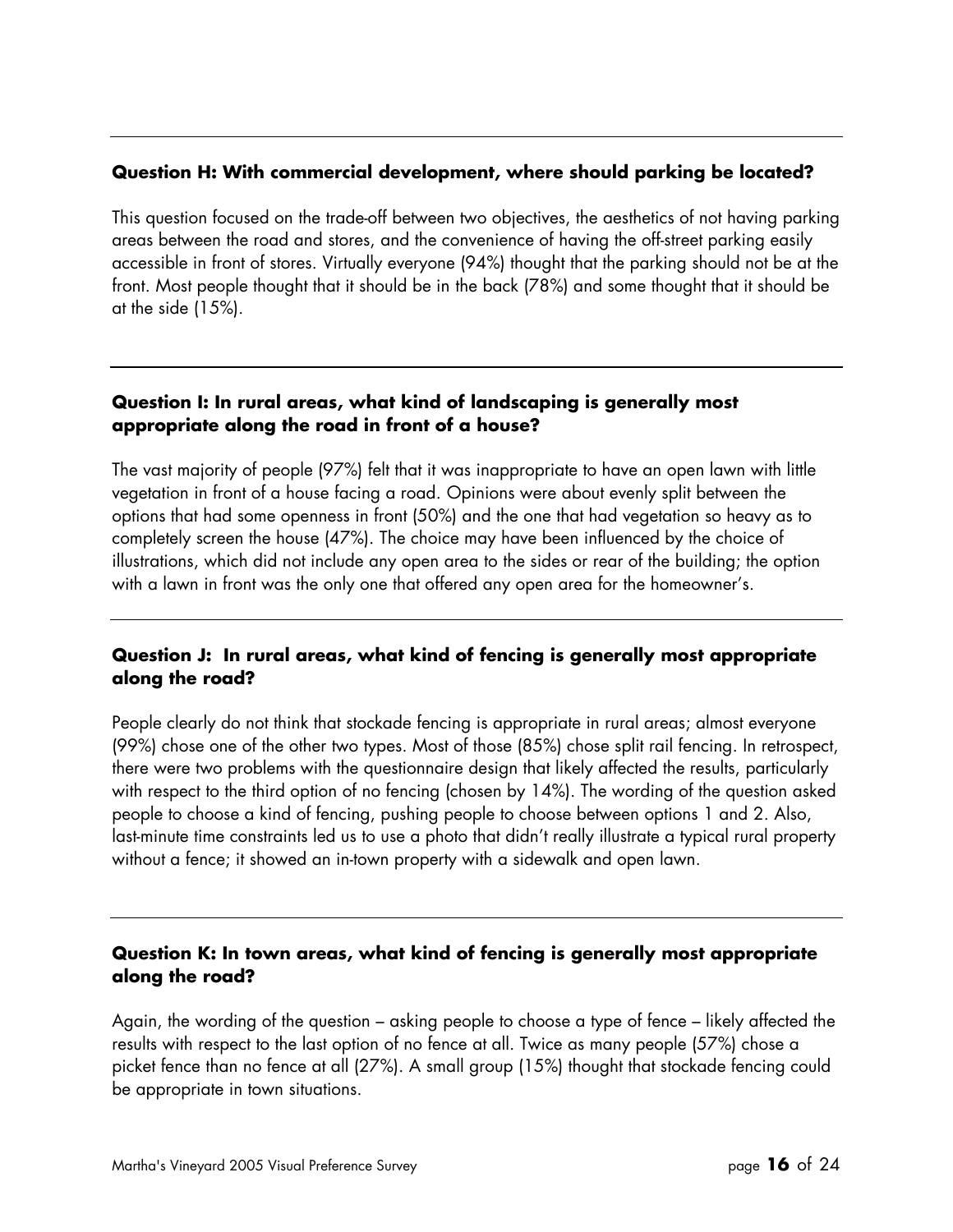#### **Question L: In rural areas, what is the most appropriate treatment for the side of the road?**

The purpose of this question was to get the public's reaction to a dilemma that is often faced in road design, the desire to keep the road as narrow as possible for aesthetic reasons versus the desire to have shoulders able to accommodate bicyclists and pedestrians. Most people (57%) chose the photo of the 2-foot-wide shoulder. The next largest group (27%) chose no shoulder at all. The smallest number (16%) chose the photo with a 4-foot-wide shoulder.

#### **Question M: What is generally the most appropriate guardrail design?**

The vast majority of people (87%) chose wood guardrails instead of the steel guardrails that are more prevalent on the Vineyard (chosen by 12%). The very low support for cable guardrails (1%) may have been affected by the fact that the only photo that was available when the exhibit was assembled also had a wide and unattractive dirt area along the road; this type of cable is increasingly used in rural areas as it maximizes the visibility beyond the roadside.

#### **Written Comments About the Phase 2 Survey**

Note that the phase 2 survey had a very short introduction that didn't explain that the photos in the exhibit had been taken by a cross-section of Vineyarders, not by the MVC. Also, the nature of the small exhibit and simple questionnaire did not allow for subtle nuances about options and choices that could be better explored with other techniques such as workshops or in-depth interviews.

The following are the written comments offered by people reacting to the phase 2 survey.

- *This was a very thought-provoking/discussion-provoking survey. But, it's important that people distinguish between architecture styles and context.*
- *Great idea to do this.*
- *Good for gathering feedback Section 2 needs more choices & variety for different character of island places.*
- *This survey needs more thought you have set it up to get the answers you want!*
- *Question 3 who are we to criticize people's choices? Whose judgment will prevail?*
- *I am embarrassed for the MVC. This is a meaningless exercise. You need to put these in context – in town, in central business district, in rural places…. You unfortunately will get no useful results. Need to facilitate the process!*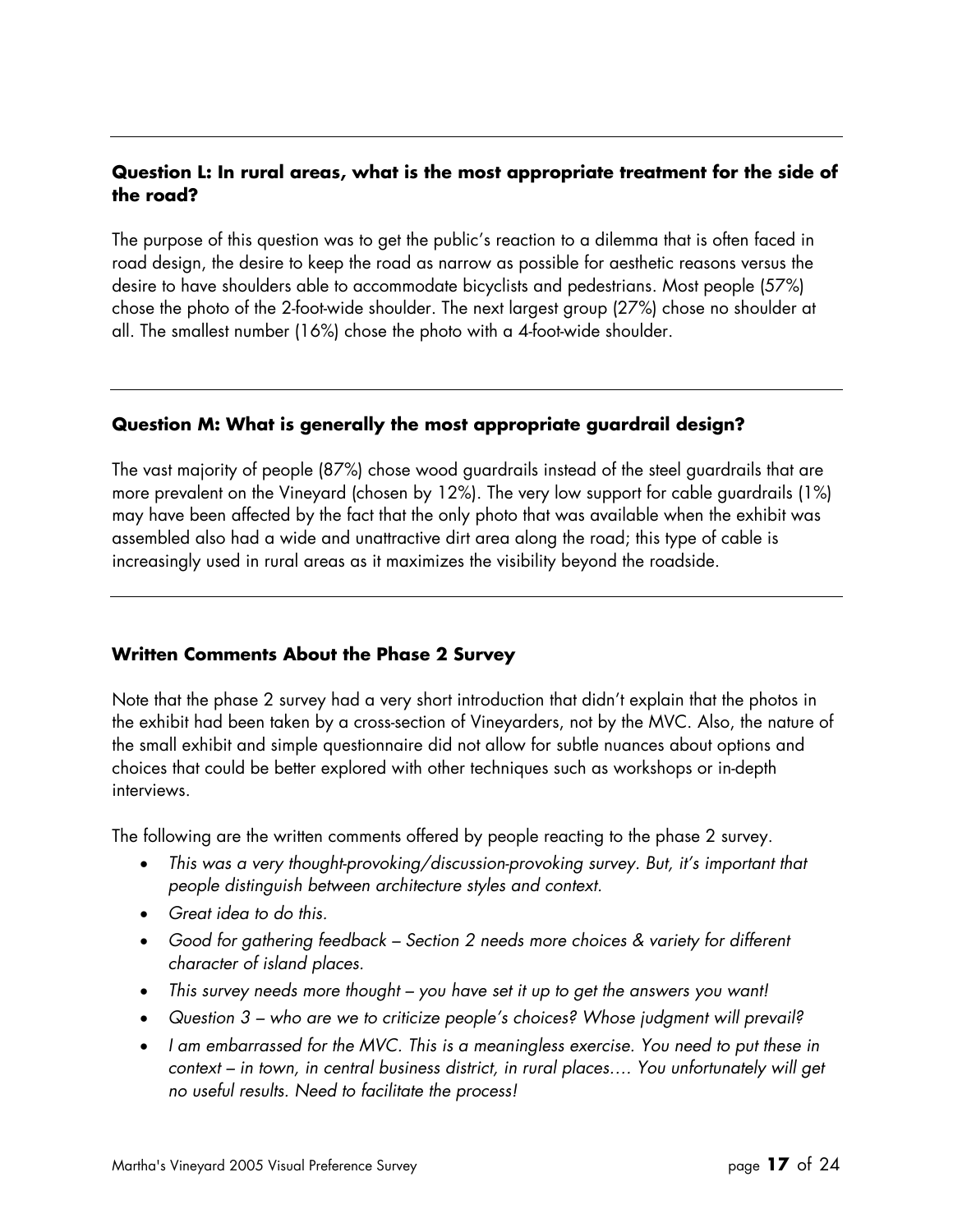- This was very interesting and thought provoking. [The writer also noted that a photo of a farm identified as a place that might be changed for the worse if not protected is, in fact, protected by a conservation easement.]
- *While planning roadways, think about bike trails. It's preferable to have some separation from the road, both for safety & aesthetics. Eminent domain may be a necessary tool. Preserve farmland from development!*
- *I agree. European practice with bike trails is a very good model.*
- *Preserve the green, rural quality about the Vineyard. Enough trophy homes keep the MV character, the environmental focus, the simple life.*
- *It's too late. [arrow pointing to previous comment]*
- *I find the content of your exhibit frightening at best. #1) Martha's Vineyard is no longer a rural community. #2) When you speak of what kind of landscaping is appropriate in front of a home, this implies that you are interested in imposing your idea of "good taste" upon individuals – an absolute "no no." This is still America; supposedly, you cannot "dictate" good taste. Same with your fencing ideas. #3) Some of your concerns are legitimate, but this whole exhibit feels like it was put together by recent wash-a-shores from some place like Greenwich, CT.*
- *Takes one to know one. [arrow pointing to previous comment] Please go back to Greenwich and leave the Vineyard alone!*
- *This is an important survey but the photos (& questions) are out of context so the information you are gathering is limited.*
- *Thanks for doing this survey. Some context would be helpful, especially for Section 1(B) (what are the threats to these places?)*
- *This survey is to pad your own beliefs; not the wishes of real Islanders.*
- *I am concerned that you would like to control every aspect of Vineyard life not allowing for choice, progress, or change. You're also not allowing for financial ability. I live here too and I seriously wonder about you & power & control issues. Thank you for giving me the opportunity to speak my mind. This visual preference survey should not be a contest about aesthetics.*
- *Survey does not do justice to a visitor that Martha's Vineyard is over rated 110%. Will never visit again. Too pricey. Non-friendly persons on Island. Buses need to run every 15, no later than 30 minutes. Taxi rides too expensive for visitors. Toilets in Gay Head Cliffs too far for elders to walk. Bus line drivers need to be able to know the area to point out highlights of the trip at each stop.*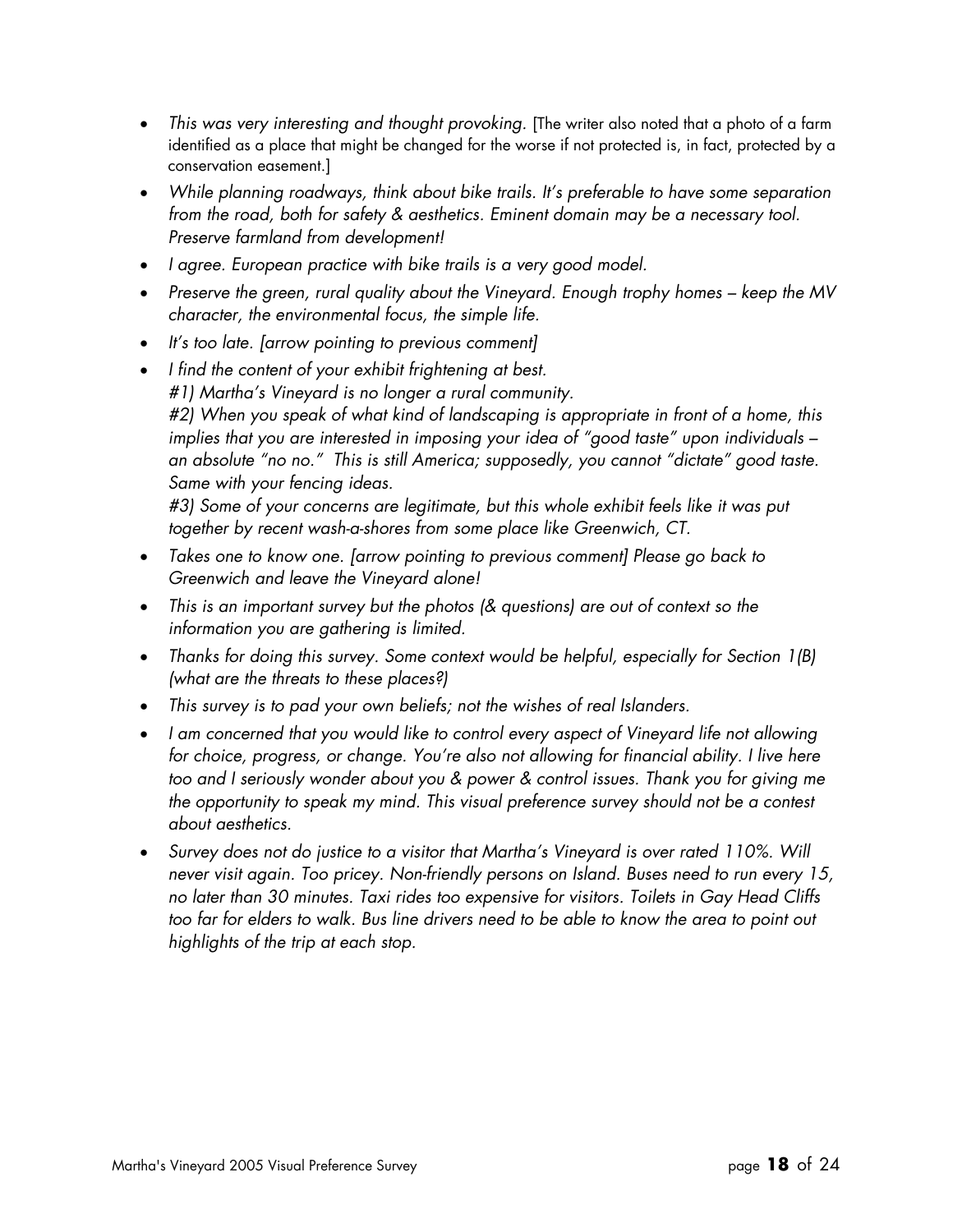| Visual Preference Survey - Phase 2 Results |       |             |       |     |     |     |     |     |     |
|--------------------------------------------|-------|-------------|-------|-----|-----|-----|-----|-----|-----|
|                                            | 1     | $\mathbf 2$ | 3     | 4   | 5   | 6   | 7   | 8   | 9   |
| A                                          | 22%   | 13%         | 18%   | 67% | 24% | 67% | 43% | 42% | 4%  |
| B                                          | 79%   | 35%         | 18%   | 9%  | 54% | 52% | 18% | 9%  | 25% |
| С                                          | 42%   | 36%         | 13%   | 46% | 21% | 26% | 35% | 54% | 27% |
| D                                          | 78%   | 46%         | 31%   | 30% | 16% | 8%  | 18% | 46% | 26% |
| E                                          | 21%   | 55%         | 55%   | 25% | 20% | 34% | 13% | 3%  | 73% |
| F                                          | 10%   | 62%         | 29%   | 21% | 19% | 11% | 54% | 32% | 62% |
| G                                          | 22%   | 78%         |       |     |     |     |     |     |     |
| Η                                          | 17%   | 78%         | 6%    |     |     |     |     |     |     |
|                                            | 47%   | 50%         | 3%    |     |     |     |     |     |     |
|                                            | 2%    | 77%         | 21%   |     |     |     |     |     |     |
| K                                          | $1\%$ | 85%         | 14%   |     |     |     |     |     |     |
|                                            | 16%   | 57%         | 27%   |     |     |     |     |     |     |
| M                                          | 12%   | 87%         | $1\%$ |     |     |     |     |     |     |

Note that people could vote for three responses in questions A to F.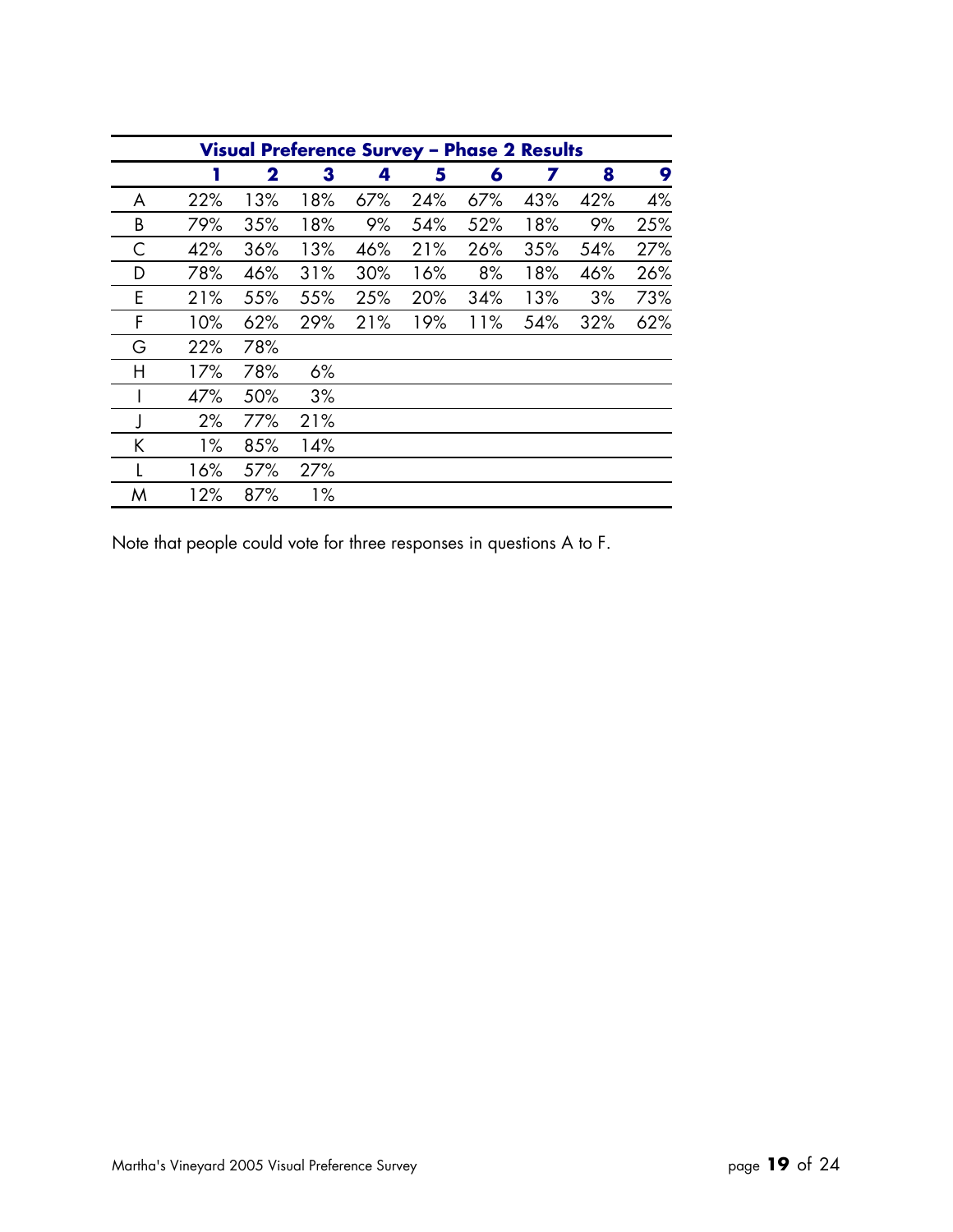### **3. Conclusion**

This survey was carried out as a lead-in activity for the Comprehensive Island Plan planning effort that is just getting underway. It provides an initial idea of what a cross-section of Vineyarders and visitors feel about the Island. The images and results of this study can also be used during the planning process to gain greater insight into people's opinions, and to help identify how these opinions might translate into some of the plan's goals, objectives and strategies. If the preferences are confirmed, the following are some examples of the directions that could be considered based on the results of the survey.

- The identification of places and features that typify Vineyard character gives a general idea of what existing characteristics need protection - notably rural areas as well as village areas such as Menemsha and Oak Bluffs -- and what characteristics might be encouraged in future development.
- The identification of places needing protection suggests a possible focus for efforts to conserve the natural and man-made environment, notably: rural fields and natural areas, rural roadway character, Menemsha, views of the ocean from the Tashmoo overlook and Boch Park, and older buildings lacking legal protection.
- The identification of places that serve as a good model for the future suggests the kind of planning and zoning that might be encouraged: open space preservation, clustered development such as the Campground and Island Co-Housing, buildings that fit into the character of their surroundings (such as the West Tisbury Library or a new infill building in Vineyard Haven), and good roadside landscaping.
- The identification of places that people don't like but think could be improved suggests the possible focus of short-term actions to make improvements to areas such as the Stop-and-Shop building and parking lot in Vineyard Haven, commercial development on Upper State Road, as well as commercial and residential buildings with roadside parking or storage in front.
- The identification of features that people dislike and said shouldn't be repeated with future development helps identify possible planning and zoning changes to avoid new buildings that are out of keeping with their neighborhoods or natural surroundings, roadside stockade fences, parking and storage areas highly visible from the road.
- The identification of buildings out of place with their context could be used to outline guidelines that encourage greater harmony between new buildings and their surroundings.
- The comments on the best pattern of development suggest favoring clustered development.
- The comments on the location of off-street parking areas suggest that ways might be explored to encourage that they not be located in front of buildings.
- The comments on avoiding completely open lawns in front of houses in rural areas raises issues of how vegetation could be encouraged.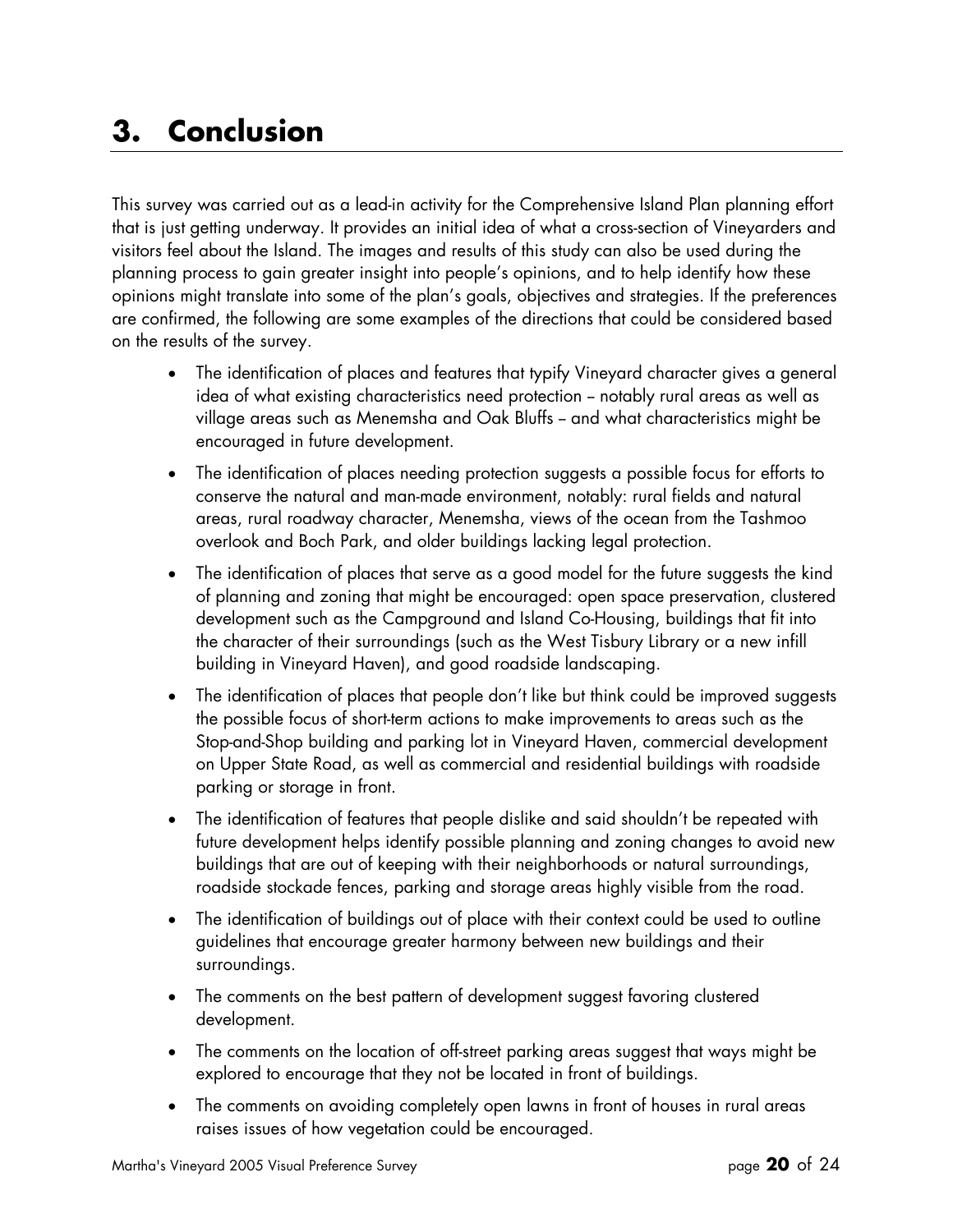- The strong disfavor with respect to roadside stockade fencing in both town and rural locations suggests possible action to minimize them.
- The strong favoring of wood rather than steel guardrails supports efforts already begun by the Martha's Vineyard Joint Transportation Committee to encourage MassHighway to use wood for future guardrails.

This survey generally confirms that the public shares the kinds of concerns that the Martha's Vineyard Commission, the towns' planning boards, and various non-profit organizations have been grappling with for decades. We hope that it proves useful in the upcoming Comprehensive Island Plan program to help articulate specific actions that will help to guide development so that more of the characteristics that Vineyards feel have high value are protected and promoted, and that those characteristics that are considered to have lower value are improved, and are avoided in future development.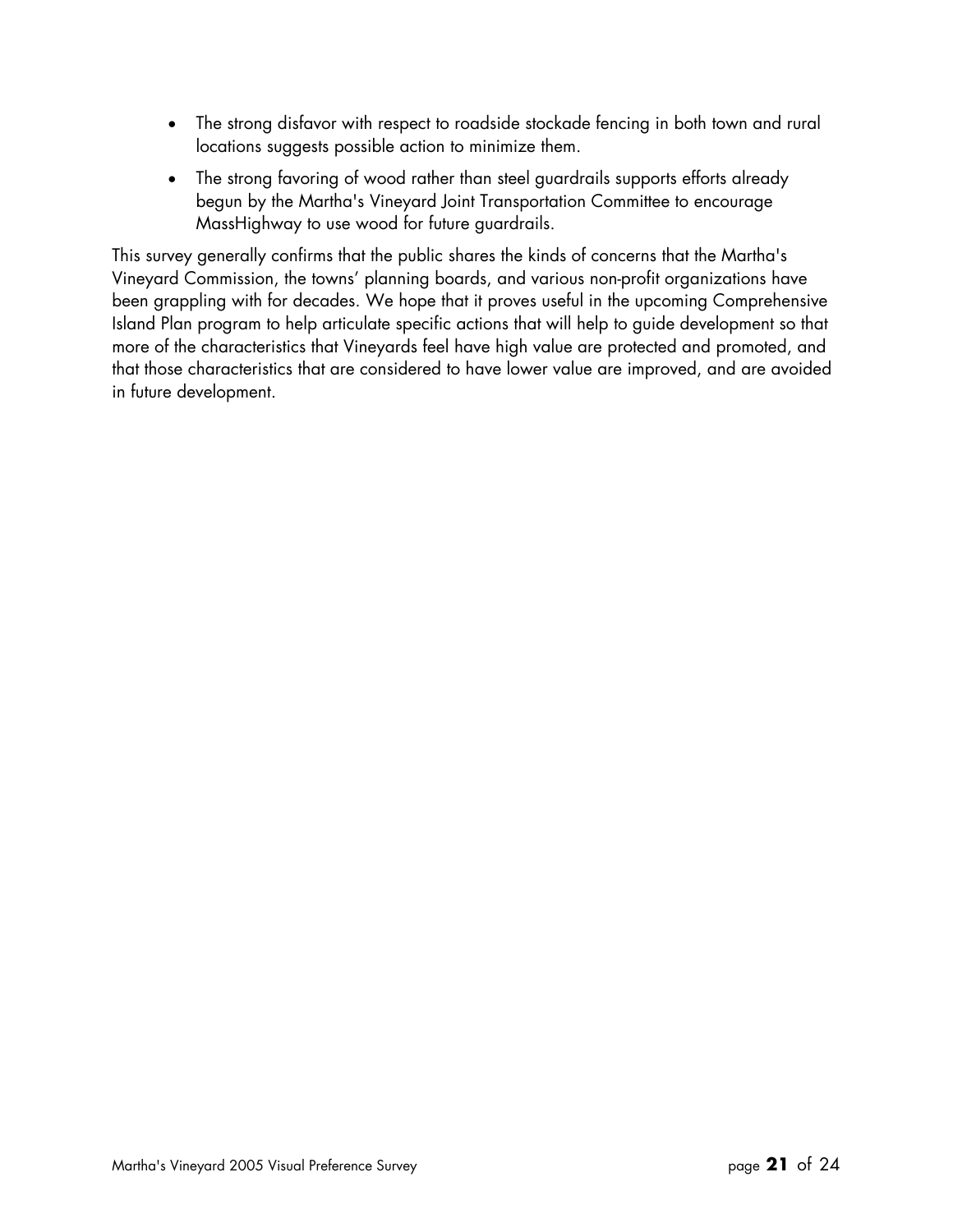# **APPENDICES**

- **A1 List of Participants in Phase 1**
- **A2 Phase 1 Questionnaire**
- **A3 Phase 2 Display/Questionnaire**